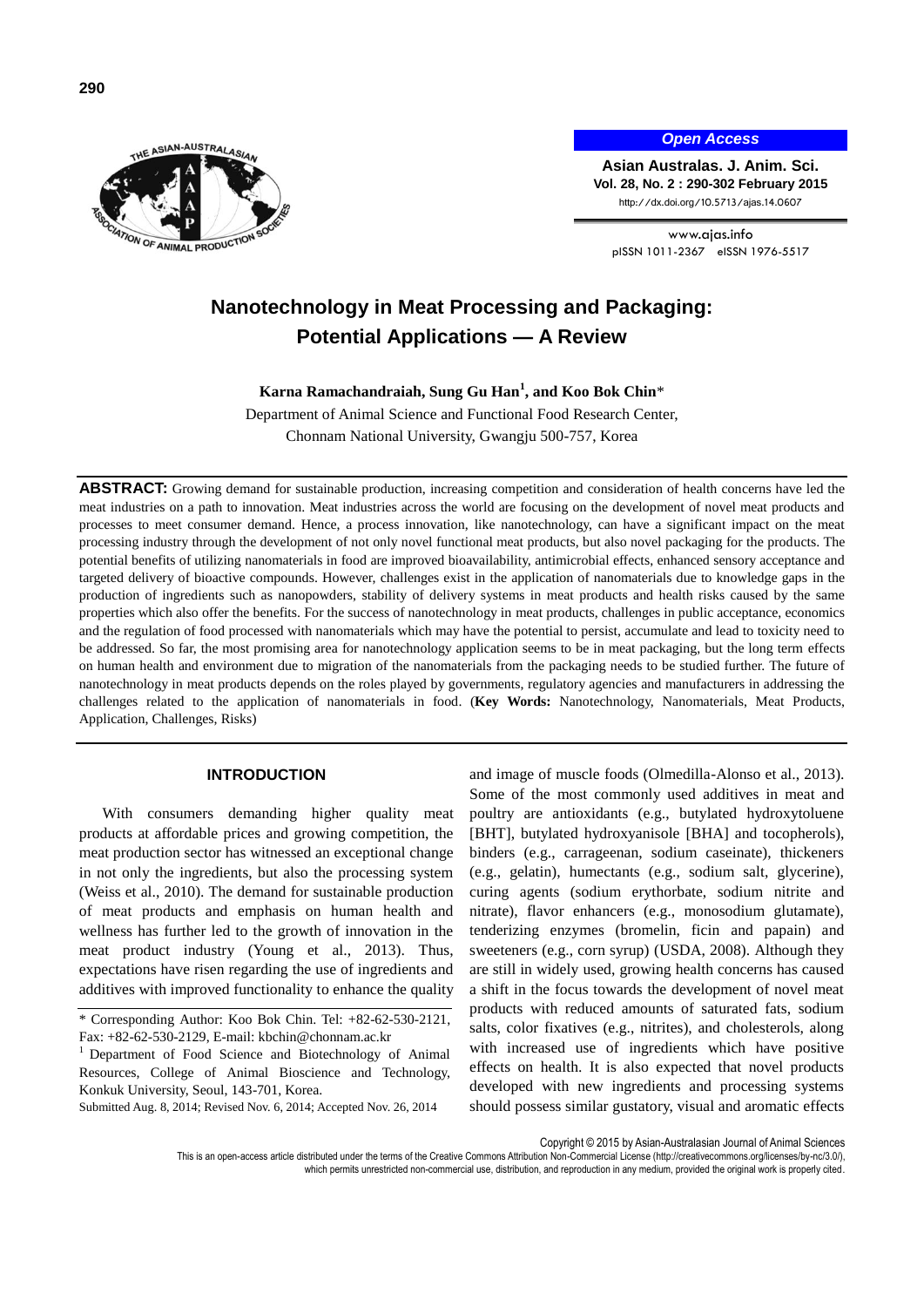as traditional meat products (Weiss et al., 2010).

Hence, bioactive materials providing health benefits are increasingly added to foods in order to treat or prevent diseases (IFIC, 2006). However, there are impediments in the production, storage and distribution of foods with incorporated bioactive components. Owing to the range of traditional meat products, the impediments are likely far bigger in the meat industry. A significant challenge is the low bioavailability of bioactive components when included in meat products, mainly due to relatively elevated levels of proteins, fats, and minerals. Consequently, modifications have been attempted to the formulations of meat products, but these have often led to unfavorable effects, such as poor organoleptic quality, lowered capacity to retain water and poor resistance to the growth of microbes (Weiss et al., 2010). Therefore, the meat industry needs to implement and support an innovation agenda to address such challenges and ultimately improve the quality experienced by consumers (Troy and Kerry, 2010). Thus, nanotechnology is one such process-based innovation that could have a significant impact on the food industry (Linton and Walsh, 2008).

Nanotechnology can be referred to as an area of science and technology focused on the manufacture of nano-sized materials (less than 100 nm in diameter at least one dimension) that possess unique and novel properties, although a globally accepted definition does not exist (Lövenstam et al., 2010; Gruère, 2012). It also refers to the production, characterization, and manipulation of such materials (Weiss et al., 2006). The major differences between nanomaterials and bulk materials are the changes

in physicochemical (e.g., porosity), optical, mechanical and catalytic properties. Other differences are also observed in the strength, absorption, function, weight, and stabilization of materials (Cockburn et al., 2012). All of these properties make nanotechnology very promising, and have led to the development of many innovations in the area of food packaging (Sozer and Kokini, 2009; Rhim et al., 2013). However, when this generic technology is applied to foods, the changed properties of the nanomaterials may also affect the behavior and properties of the foods (Cockburn et al., 2012). Nonetheless, decreased use of certain food ingredients due to the improved bioavailability of functional compounds can be achieved through the use of nanomaterials (Weiss et al., 2006). Thus, it is also likely that the amounts of salt, sugar and preservatives can be reduced through the use of nanomaterials, while improving color, flavor and texture and thereby enhancing the sensory acceptance. Furthermore, the delivery and absorption of active ingredients and nutrients can be significantly improved (Chaudhry and Castle, 2011). Other benefits include targeted delivery, enhanced stability and absorption of the bioactive compounds, along with improved antimicrobial effects against pathogens in food that may be resistant to chemical antimicrobials (Duncan, 2011; Cockburn et al., 2012).

Nanotechnology is projected to impact the food industry mainly through the creation of nano-sized materials with novel properties, the development of novel processing methods, products and improvements in food safety and biosecurity as shown in Figure 1 (Moraru et al., 2003; 2009). Strategies for the application of nanomaterials in



**Figure 1.** Application matrix of nanotechnology in food science and technology (adapted from Moraru et al. [2003]).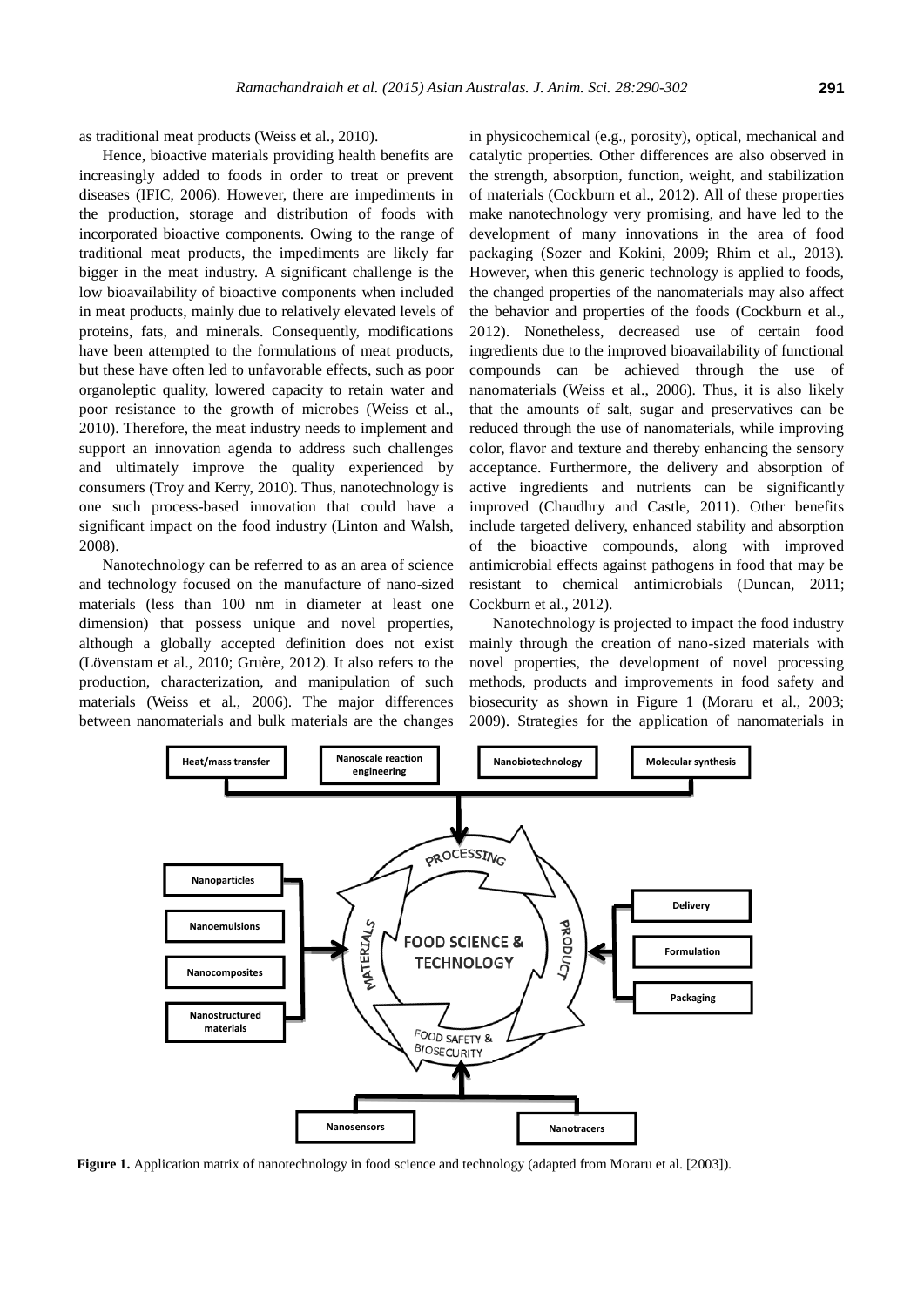food may be different from those employed in traditional nanotechnology (Weiss et al., 2006). Nevertheless, due to the novel properties exhibited by nanomaterials, significant beneficial changes are expected to be enabled in the production, packaging and distribution of many food products, including meat products (Weiss et al., 2006; Duncan, 2011; Gruère, 2012). On the other hand, this novel technology may also have the potential to cause risks to human health and the environment due to the same properties which offered its benefits (O'Brien and Cummins, 2010; Chaudhry and Castle, 2011). The perception of such risks and benefits may influence the acceptance to consumers of using this technology (Troy and Kerry, 2010). This review focuses on the types of nanomaterials, delivery systems and the risks associated with nanomaterials in areas of meat processing and packaging.

# **MANUFACTURING NANOMATERIALS**

Nanomaterials can be produced through the utilization of two broad approaches known as top-down and bottom-up. The top-down approach is mostly used for processing inorganic materials through traditional methods such as milling, grinding, sieving, and chemical reactions (Cockburn et al., 2012). Homogenization is an example of a top-down method that utilizes pressure to reduce the size of materials such as fat globules. Milling mechanically reduces the size of materials to improve their functionality (Cushen et al., 2012). The bottom-up approach involves the assembly of smaller molecules through self-organization, resulting in the formation of supra-molecular structures which possess novel functionalities (Cockburn et al., 2012). Solvent evaporation and layer by layer (lbl) deposition are examples of the bottom up approach (Cushen et al., 2012), which is commonly employed in food applications using components such as phospholipids (Cockburn et al., 2012).

#### **Type of nanomaterials**

The novel functions associated with nanomaterials are contingent on the type of materials and their sizes (FSAI, 2008). Examples of nanomaterials that can be manufactured into one-, two-, and three-dimensional structures are thin films, nanotubes and nanoparticles, respectively. It is not easy to classify nanomaterials due to their complex structures and diverse properties. Additionally, those structures that are produced deliberately at nanometer scale and which possess novel properties are considered as nanomaterials as opposed those structures that may be naturally present (e.g., molecules of sugar, fat) or result due to conventional methods (e.g., protein nanoparticles in ricotta cheese) (HOL, 2010). The general classification of nanomaterials is summarized in Table 1 (FSAI, 2008).

### **POTENTIAL AREAS OF APPLICATION**

According to Chaudhry et al. (2008), application of nanomaterials in food system is primarily seen in the production of food ingredients with nanostructure and in delivery systems for supplements and nutrients. Areas of investigation in meat product include reformulation through minimizing and modifying the fat content, lowering the amount of sodium, phosphate and nitrate, and inclusion of probiotics, prebiotics and other materials, such as seaweed and walnut. In addition, improvement of bioavailability, formation of compounds that can promote health and reduction of unhealthy compounds are possible areas of study for the processing and storage of meat products (Olmedilla-Alonsoa et al., 2013).

A wide variety of ingredients exist for potential application in meat processing (e.g., fat replacers such as citrus fiber, soy protein concentrate, oat fiber, carrageenan, soy fiber and plasma protein). Other areas of application include: modification of the fat profile with fish oil extract, flaxseed and linseed; salt reduction by utilization of edible seaweeds and apple pulp; nitrite reduction with the use of celery and spinach juice; delivery of novel antioxidants from rosemary extract, ascorbic acid and hyssop extract; and utilization of nisin, rosemary and oregano oil as antimicrobials (Weiss et al., 2010). Some of these areas may potentially benefit from the use of nanotechnology by the delivery of antioxidants and antimicrobials through nanomaterial in processed meats (Ozimek et al., 2010). However, the behaviors of both native and altered food in the assembly its components need to be understood for the production of nanomaterials (Augustin and Sanguansri, 2009).

### **Nanoscale ingredients**

Ingredients produced by nanotechnology can be utilized to improve the taste and texture of food, and to increase the bioavailability of bioactive compounds and nutrients (Chaudhry et al., 2011). They can also be used to mask unpleasant flavors and odors (Cushen et al., 2012). Dry and wet milling of organic materials may result in the production of nano-sized or ultrafine powders (sizes of 100 nm to 1 μm) which can be utilized in food manufacturing at a low cost (Borm et al., 2006; Zhu et al., 2010). An example is nanotea (green tea), which was shown to have increased antioxidant activity due to its reduced particle size (Shibata, 2002). Other examples include ultrafine milled antimicrobial chitosan nanopowder, with increased hypolipidemic activity, and wheat bran, with improved bioactivity (Zhu et al., 2010; Zhang et al., 2013). Reducing ginger, which is sometimes used in meat as a tenderizer and extender, to micro-sized powders, was found to improve its penetrability, while also making it more soluble and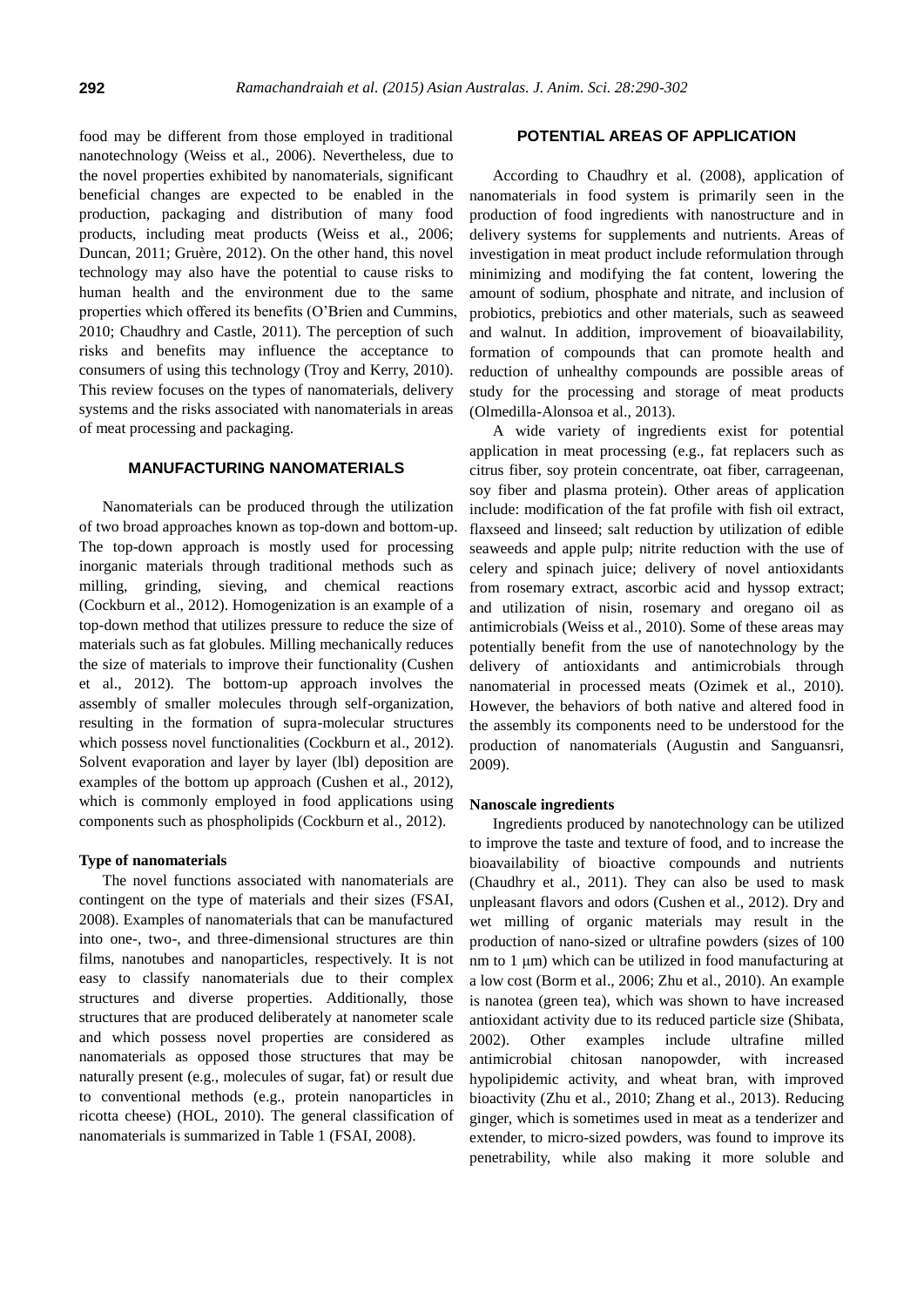| Category                 | Nanomaterials               | Application/function                                                                                              | Product name                                           | Web address or reference                                                                                 |
|--------------------------|-----------------------------|-------------------------------------------------------------------------------------------------------------------|--------------------------------------------------------|----------------------------------------------------------------------------------------------------------|
| Inorganic                | Iron $(Fe)$                 | Improved bioavailability                                                                                          | SunActive iron<br>(High vive fortified fruit<br>juice) | http://www.highvive.com/<br>sunactiveiron.htm                                                            |
| Nanoparticles            |                             |                                                                                                                   |                                                        |                                                                                                          |
|                          | Silver (Ag)                 | Improved bioavailability<br>and antimicrobial activity                                                            | Ag nanoparticles<br>(fresh food bag)                   | Huang et al., 2011                                                                                       |
|                          | Iridium<br>Platinum<br>Zinc | Improved bioavailability                                                                                          |                                                        |                                                                                                          |
| Organic<br>Nanoparticles | Liposomes                   | Bioactive agent.<br>Nanoencapsulation.<br>Improved solubility and<br>bioavailability, cell-specific<br>targeting. | Lypo-spheric vitamin C<br>(Livon labs)                 | http://www.livonlabs.com/cg<br>i-bin/start.cgi/liposome-<br>encapsulated/lypo-spheric-<br>vitamin-c.html |
|                          | Protein                     | Nanoencapsulation of<br>hydrophobic nutraceuticals.<br>Improved functionalities<br>(gelation, heat stability)     | Casein micelle                                         | Semo et al., 2007                                                                                        |
|                          | Polymeric                   | Nanoencapsulation &<br>improved functionalities<br>(delivery, antimicrobial)                                      | $Chitosan/\beta$ -lactoglobulin<br>nanoparticles       | Chen and Subirade, 2005                                                                                  |
| Nanofibres               | Globular proteins           | Improved functionalities<br>(Thermal stability, thickening<br>agent, shelf life)                                  | Antioxidants<br>zein prolamine<br>nanofibers           | Fernandez et al., 2009                                                                                   |
| Nanoemulsions            | Oil in water<br>(o/w)       | Nanoencapsulation and<br>regulated release of bioactive<br>agents and nutrients                                   | Curcumin<br>nanoemulsion                               | Huang et al., 2010                                                                                       |
|                          | Water in oil<br>(w/o)       |                                                                                                                   | Ice cream<br>(nestle)                                  | Möller et al., 2009                                                                                      |
| Nanodispersions          | Beta-Carotene               | Improved solubility and<br>addition levels                                                                        | Beta-Carotene<br>nanodispersions                       | Tan and Nakajima, 2005                                                                                   |
| Nanoclays                | Montmorillonite<br>(mmt)    | Improved properties in<br>packaging (barrier, thermal,<br>durability)                                             | Montmorillonite (mmt)<br>nanocomposite                 | Avella et al., 2005                                                                                      |

|  |  |  |  |  |  | Table 1. Types of nanomaterials, products and application |
|--|--|--|--|--|--|-----------------------------------------------------------|
|--|--|--|--|--|--|-----------------------------------------------------------|

Adapted from FSAI (2008).

dispersible than native ginger (Zhao et al., 2009). If such ingredients were further reduced to nanopowders, they may exhibit novel physical and chemical properties. Although powders with particles in nanometer range may have enormous potential, further improvements in understanding of the nature of raw materials (e.g., toughness) and advancements in equipment are required for successful application (Zhu et al., 2010). The area of nanotechnologybased ingredients is still in the nascent stage, and the extensive use of nano-sized ingredients in food is predicted with the development of other associated technologies (Cushen et al., 2012).

#### **Nanoencapsulation**

Most ingredients meant to serve special functions in food are not incorporated in their original form, making it

necessary to modify these materials prior to use with suitable delivery systems (Weiss et al., 2006). For instance, many bioactive compounds are sensitive to temperature, oxidation, and lack of solubility in water along with the preference for loci in the gastrointestinal tract for entry into the blood stream through absorption (Shimoni, 2009). Therefore, a delivery system must transport the functional ingredient to its target while simultaneously protecting it from oxidative degradation (Weiss et al., 2006). Furthermore, the release of functional ingredients can be regulated by the strength of ions, as well as the surrounding temperature and pH. It is also important that the ingredients be compatible with the qualitative aspects of foods, such as color, texture, taste etc. Although several delivery systems exist, only a few systems (e.g., association colloids, biopolymeric nanoparticles, and nanoemulsions) are likely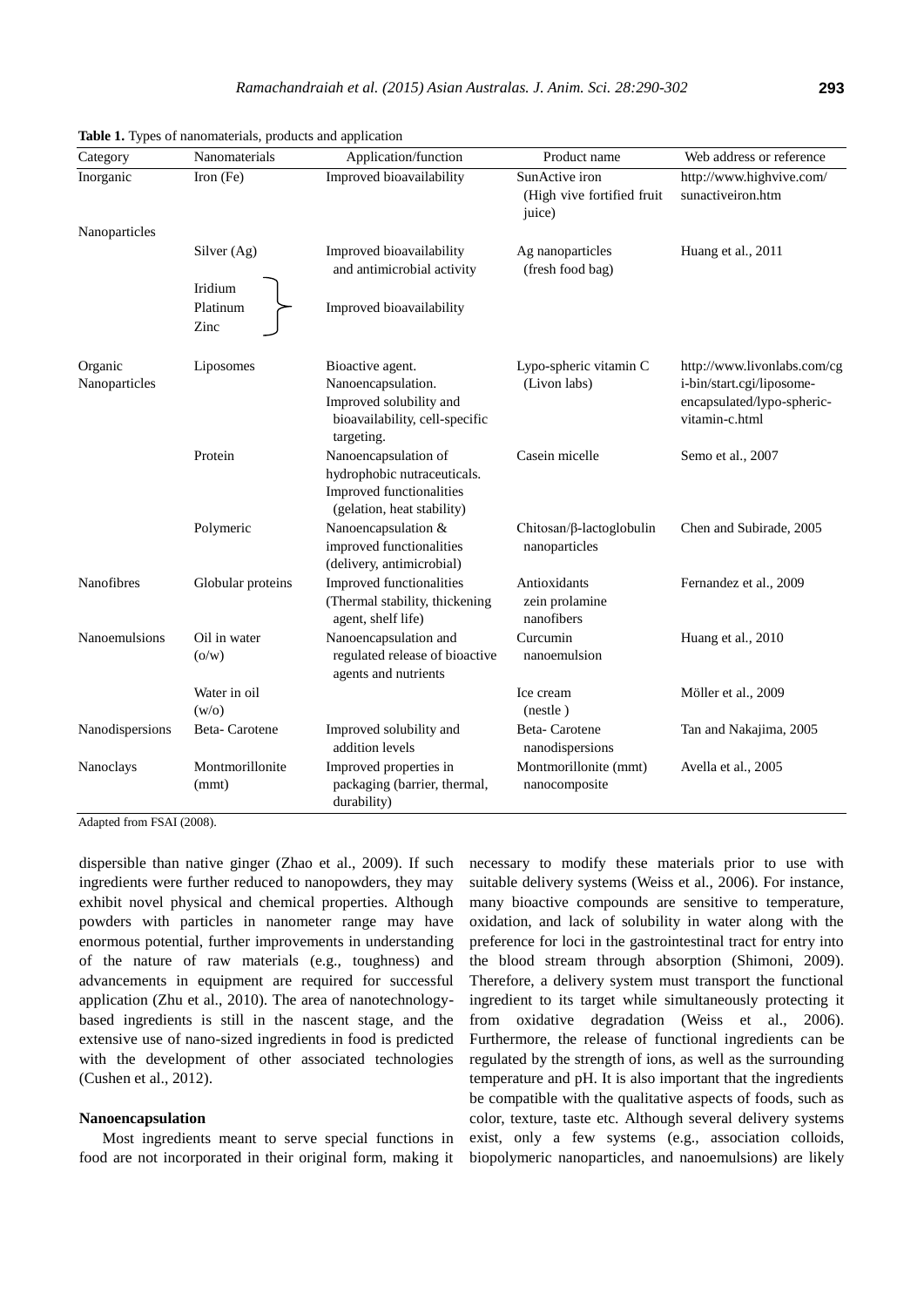to have a broad impact on food production (Weiss et al., 2006). Association colloids are a stable system with welldispersed nanoparticles in the product. Micelles and reverse micelles are good examples of this type of colloidal system. In the colloidal system, the novel properties of particles (5 to 100 nm) can be delivered through the use of materials that may be polar, nonpolar and amphiphilic, thereby improving the shelf life of the food along with providing other benefits (Flanagan and Singh, 2006). Yusop et al. (2012) applied micelles to chicken breast fillets, where the use of nanoparticle paprika oleoresin as an ingredient seemed to enhance the effects of marination and the sensory qualities of the fillets.

Biopolymers in a nanometer scale can also be utilized to improve the shelf life of foods. An example of a food-grade synthetic biopolymer is polylactic acid (PLA), which is used as a delivery system (Weiss et al., 2006). Regulated release of the functional ingredients can also be achieved through the use of other synthetic biopolymers, such as polylactic-co-glycolic acid (PLGA) and polyethylene glycol (Gupta and Gupta, 2005). The antimicrobial activity was enhanced when PLGA nanoparticles were used as a delivery system for phenolic compounds in cooked and uncooked chicken. Inhibition of pathogenic microorganisms such as *Salmonella* Typhimurium, *Escherichia coli* O157:H7 and *Listeria monocytogenes* was found at very low concentrations of phenolics (e.g., benzoic and vanillic acids) when packaged in polylactic glycolic acid nanoparticles (Ravichandran et al., 2011). On the other hand, a natural alternative for synthetic biopolymer, chitosan, can also be used in the encapsulation of functional compounds (Weiss et al., 2006). Abdou et al. (2012) investigated the effects of antimicrobial chitosan nanoparticles on the growth of microorganisms in fish fingers, and found that the fish fingers with chitosan or chitosan edible coating showed decreased bacterial counts compared to the uncoated fish fingers and those with commercial coating, suggesting a potential extension of the shelf-life. Study of the rheological

properties revealed coatings to be pseudoplastic in nature for all different concentrations of chitosan (Abdou et al., 2012).

Functional compounds can be included in a droplet or any other phase of nanoemulsions, such as the continuous and interfacial phases. These systems can provide a vehicle for more than one material, with activities such as antimicrobial and antioxidant functions (Weiss et al., 2006). An example of a nanoemulsion is the nanostructured multilayer emulsion, in which the release of active ingredients is dependent on external stimulus (McClements and Rao, 2011). However, the inclusion of emulsions in meat systems remains a challenge, as reported by Salminen et al. (2013). The incorporation of a stable oil-in-water (O/W) emulsion in pork sausages was observed to cause an increase in oxidation. In a study by Joe et al. (2012), a nanoemulsion made with sunflower oil was used in the processing of Indo-Pacific king mackerel steaks. They reported a decrease in the initial microbial growth up to 12 h except for the control and an increase in the shelf life of 48 h, determined organoleptically, indicating its potential use in the short-term storage of fish products. Table 2 presents the utilization of some nanomaterials for delivery, and the improved performance of functional compounds in meat systems. Nanoemulsions and micelles are two examples of delivery system that are cost effective and easy to produce (Chaudhry et al., 2008). Apart from compatibility and cost, several other disadvantages and advantages are associated with each type of delivery system for the encapsulation and regulation of the release of functional compounds (Weiss et al., 2006). Although some studies have demonstrated improved encapsulation methods, it is critical to investigate their functional efficacy of oil-in water emulsion in a complex food matrix, such as in meat products (Salminen et al., 2013).

#### **Nanotubes and nanofibers**

The idea of using nanotubes in food originates from

| Nanomaterial                                            | Function of<br>nanomaterial                  | Meat product                                   | Performance in meat                                          | Reference                    |
|---------------------------------------------------------|----------------------------------------------|------------------------------------------------|--------------------------------------------------------------|------------------------------|
| Micelle<br>(Nanoparticle paprika)<br>oleoresin)         | Encapsulation of<br>functional<br>ingredient | Chicken breast fillet                          | Improved marinating<br>performance and sensory<br>perception | Yusop et al., 2012           |
| Biopolymeric<br>nanoparticle<br>(Chitosan nanoparticle) | Antimicrobial                                | Fish Finger                                    | Increased antimicrobial<br>activity                          | Abdou et al., 2012           |
| O/W Nanoemulsion<br>(Sunflower oil)                     | Antimicrobial                                | Indo-Pacific<br>king mackerel<br><b>Steaks</b> | Short lived antimicrobial                                    | Joe et al., 2012             |
| <b>PLGA</b><br>nanoparticles<br>(phenolics loaded)      | Antimicrobial                                | Raw & cooked<br>meat systems                   | Efficient antimicrobial<br>activity                          | Ravichandran et al.,<br>2011 |

**Table 2.** Nanomaterials for delivery of functional ingredients in meat products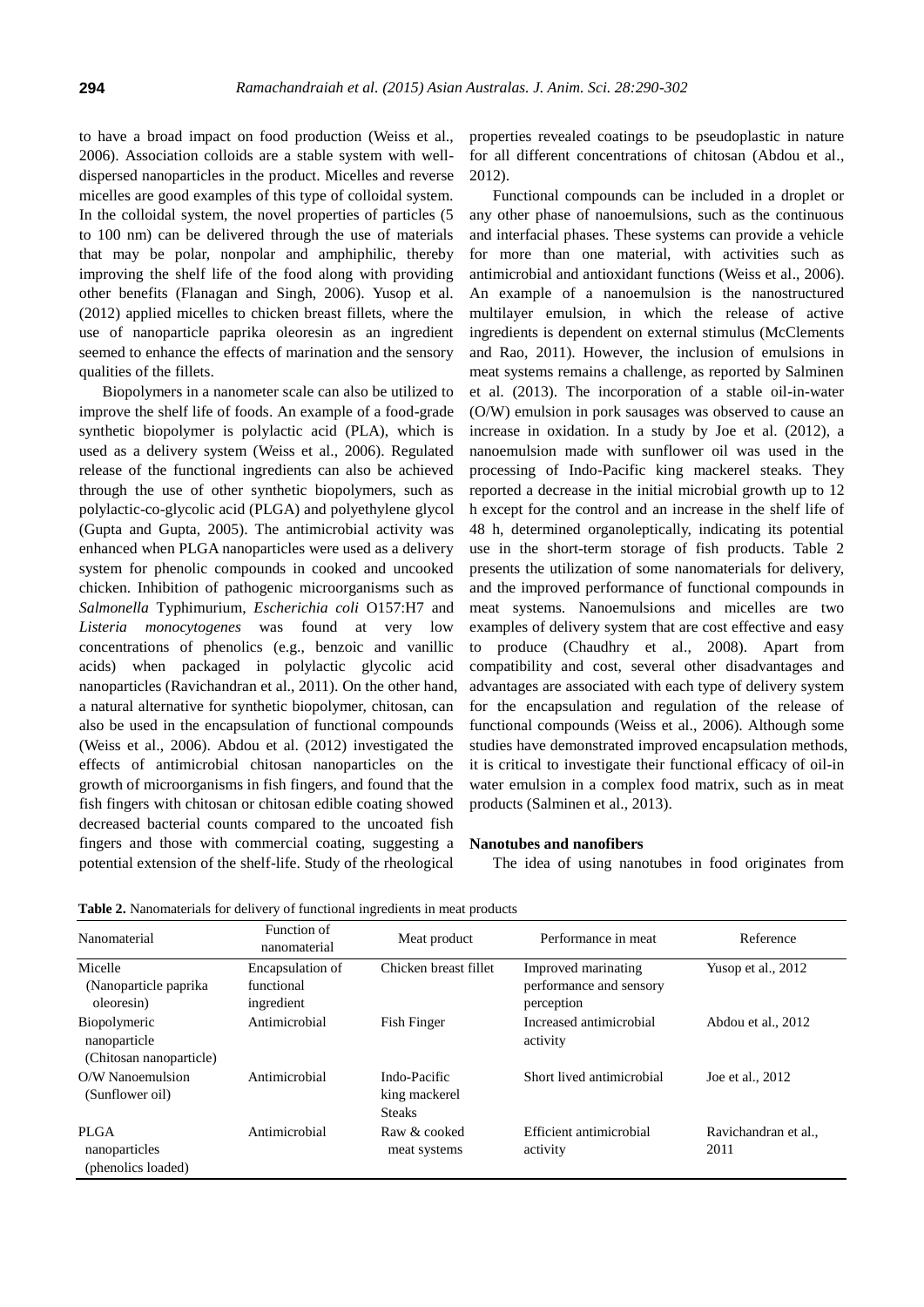carbon nanotubes (CNTs), which have numerous potential applications in materials, other than food (Weiss et al., 2006). CNTs (single-walled or multiple-walled) can be used in the detection of pathogens in food due to their ability to immobilize antibodies, along with other benefits. The large surface area of the nanotubes can be exploited to increase the sensitivity of immunosensor by up to 6-fold thereby reducing the detection limit of Staphylococcal Enterotoxin B (Yang et al., 2008). CNTs with allyl isothiocyanate in cellulose-based food packaging have been shown to have antimicrobial effects. This type of packaging inhibited the growth of *Salmonella* in shredded cooked chicken for up to 40 days due to the inclusion of CNTs (Dias et al., 2013).

The milk protein  $\alpha$ -lactalbumin, which assembles itself as a nanotube under certain conditions, has been exploited in food nanotechnology (Graveland-Bikker and Kruif, 2006). Encapsulation of functional ingredients becomes easier with increased surface to volume ratio of the materials, along with additional nutritional benefits. These nanotubes are resistant to heat and mechanical stress, and also possess improved ability for storage, gelation and viscosity (Graveland-Bikker and Kruif, 2006). Electrospinning of gelatin results in the production of gelatin nanofibers, which can be used as a more effective thickening agent in lower amounts when compared to bulk gelatin. It has also been noted that gelatin nanofibers can be utilized in the stabilization of food emulsions (Okutan et al., 2014). According to Neo et al. (2013), zein nanofibers could be loaded with antioxidants, such as gallic acids.

# **MEAT PACKAGING: IMPROVED, ACTIVE AND SMART PACKAGING**

Food packaging materials should possess proper mechanical, thermal, and optical properties for foods. Antimicrobial and barrier functions against gases, vapor and aroma are also important as food packaging materials. The materials currently used for the packaging of food are not biodegradable, and hence cause environmental concerns. On the other hand, environment friendly packaging made of biopolymers may not have optimal mechanical and barrier properties (Rhim et al., 2013). Many investigators have indicated that the food packaging industry could significantly benefit from nanotechnology (EFSA, 2009). Major advantages of using nanotechnology for packaging include enhanced barrier, mechanical and heat-resistant properties, along with improved biodegradability and flame retardancy in comparison with conventionally used polymers (Lee, 2010). Nanomaterials can also be used in packaging to provide enhanced antimicrobial effects, and allow the detection of spoilage through nanosensors (de Azeredo, 2009).

## **Improved packaging: Nanocomposite for improved barrier function**

Nanocomposites are formed when a polymer matrix is reinforced with fillers in the nanoscale, resulting in improved packaging properties (Silvestre et al., 2011). Some examples of fillers are clays, silicates, cellulose microfibrils, cellulose whiskers, and carbon nanotubes (de Azeredo, 2009). A few examples of polymers include polyamide, polystyrene, nylon, polyolefins etc. (Silvestre et al., 2011). However, growing demand for the production of biodegradable packaging has led to the use of biopolymers that may be natural or synthetic. Examples of natural biopolymers include chitosan, cellulose and carrageenan, while synthetic biopolymers include polyvinyl alcohol, polylactide (PLA), and polyglycolic acid (PGA) (Rhim et al., 2013). Amongst the fillers used in the nanoscale, montmorillonite is commonly exploited in nanocomposites due to its cost effectiveness, along with other advantages (Silvestre et al., 2011).

Depending on the arrangement of silicate, nanocomposites can be distinguished as intercalated, flocculated, or exfoliated nanocomposites (Weiss et al., 2006). The barrier properties of packaging are improved due to the use of nanocomposite materials which cause  $O<sub>2</sub>$ to take a more circuitous path compared to the regular packaging (Silvestre et al., 2011). In a recent study by Picouet et al. (2014), nanoclays were used for the vacuumpackaging of beef loins. The nano-sized clays were dispersed in a polymer matrix of polyamide 6 (PA6) to form a packaging film. The addition of nanoclays into PA6 demonstrated several positive effects: elevated  $O<sub>2</sub>$  barrier properties, capability to block UV and improved stiffness. When compared to commercial packaging, similar influences on the quality of beef were observed, with an additional advantage of lowered thickness (Picouet et al., 2014). Durethan, a meat-packaging product of Bayer, consists of a polyamide plastic film reinforced with clay nanoparticles and is able to act as an oxygen, moisture and carbon dioxide barrier (Brody et al., 2008).

### **Active packaging: Metallic and metallic oxide nanoparticles in nanocomposite**

In comparison to molecular antimicrobials, inorganic nanoparticles without much difficulty can be incorporated into polymers, making them suitable for packaging with improved functionality (Althues et al., 2007; Duncan, 2011). However, the suitability for packaging depends on the chemical nature of nanoparticles as seen with silver nanoparticles which possess excellent antimicrobial effect whereas no such effect is seen with gold nanoparticles (Kim et al., 2007; Duncan, 2011). The mechanisms for the antimicrobial effect of silver nanoparticles reported are cellular damage by silver atoms released from the surface of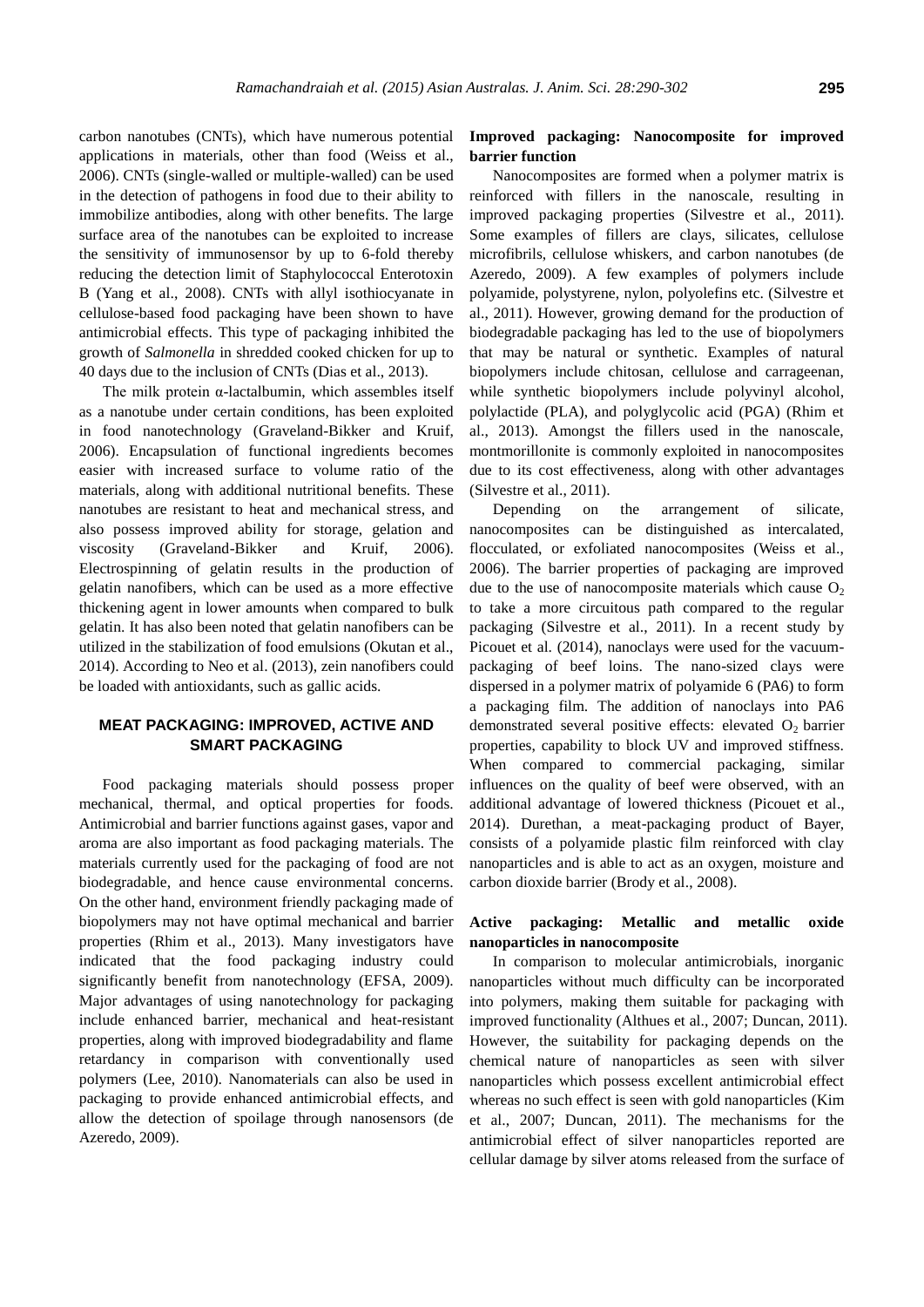nanoparticles, toxicity caused by silver ions released from inside of the nanoparticles and structural destruction of cellular membranes by bound nanoparticles (Morones et al., 2005; Lok et al., 2007; Duncan, 2011). Due to the wide spectrum of antimicrobial action even at small concentrations (2 to 4 μg/mL), including activity against microbes that are resistant to conventional chemical antimicrobials, silver nanoparticles (45 to 50 nm) can effectively improve the shelf-life of foods.  $TiO<sub>2</sub>$ nanoparticles are also known for their antimicrobial properties, along with the protection of packaged food from UV damage and being optically clear (Duncan, 2011). Apart from the type of nanoparticles, size, shape, surface charge etc. are also known to determine the antimicrobial effect of nanoparticles (Duncan, 2011). Based on a study by Panea et al. (2013), zinc oxide (ZnO) can be a potent antimicrobial along with silver (Ag) in a nanocomposite with low density polyethylene. Pathogens in meat, such as *Escherichia coli*, *Pseudomonas aeruginosa* and *Listeria monocytogenes*, were inhibited by this type of packaging, based on a study on chicken breasts (Panea et al., 2013). In another study by Fedotova et al. (2010), the inclusion of silver nanoparticles in a sausage casing made of cellulose and collagen film had strong antibacterial and antifungal effects.

#### **Smart packaging: Nanodevice-combined polymers**

Food packaging consisting of polymers in conjunction with nanodevices is referred to as smart packaging. Smart packaging can be used to monitor food or the environment around it during storage and transit (Yam et al., 2005). In addition, smart packaging ensures the authenticity of the food product, providing protection against counterfeiting. Furthermore, smart packaging was originally developed with the intention of checking the integrity of the food package. The inclusion of devices is also able to track the history of time -temperature and expiration date. Devices such as nanosensors are able to detect microbes, toxins and chemicals while being incorporated in the packaging (Silvestre et al., 2011).

### **Nanosensors**

Nanosensors have great potential to hasten the speed of detection, identification and quantification of pathogens, spoilage substances and proteins that cause allergies (Silvestre et al., 2011; NSI, 2013). Thus, nanosensors have the potential to significantly impact many sectors including food (NSI, 2013). Generally, nanosensors are placed in food packages to monitor the internal and external conditions of the food. An example of a nanosensor can be seen in the study by Mills (2005), where oxygen indicators were employed in the packaging of uncooked bacon under carbon dioxide. The change in color of the sensor inside the package was designed to indicate exposure of the food to oxygen.

The spoilage of food could be detected in the early stages, and thereby avoid several problems for food businesses and consumers. Nanosensors that employ CNTs with antibodies against *Salmonella* attached can be applied to detect food pathogens on the surfaces of foods, such as chicken (Villamizar et al., 2008). Another application is to detect the freshness of canned tuna, by examining the presence of indicator chemicals such as xanthine and hypoxanthine (Cubukca et al., 2007). Nanotechnology based devices are projected to have a brighter future in many areas including food although challenges in fabrication, integration and mass manufacture of such devices exist (Evans, 2009). Table 3 lists the different types of nanostructures used in the packaging of meat products.

| Nanomaterial                                           | Carrier film                          | Meat product             | Effect                                                                                                     | Reference            |
|--------------------------------------------------------|---------------------------------------|--------------------------|------------------------------------------------------------------------------------------------------------|----------------------|
| Montmorillonite<br>(MMT)<br>nanoclays                  | Polyamide 6 (PA6)                     | Beef loins               | (Improved packaging)<br>Enhanced shelf life of meat<br>lowered thickness of packaging<br>material          | Picouet et al., 2014 |
| Zinc oxide $(ZnO)$<br>$+$ silver (Ag)<br>nanoparticles | Low density<br>polyethylene<br>(LDPE) | Chicken breasts          | (Active packaging)<br>Inhibition of<br>Escherichia coli, Pseudomonas<br>aeruginosa, Listeria monocytogenes | Panea et al., 2013   |
| Carbon nanotube<br>(CNT)                               | Allyl<br>Isothiocyanate<br>$(AIT)$ in | Cooked chicken<br>breast | Reduction in<br>Salmonella choleraesuis                                                                    | Dias et al., $2013$  |
|                                                        | cellulose<br>polymer                  |                          | Reduction in oxidation and color<br>changes                                                                |                      |
| Semiconductor<br>nanocrystals                          | Polyethylene                          | Uncooked bacon           | (Smart packaging)<br>Oxygen nanosensors for $O_2$ detection                                                | Mills, 2005          |
|                                                        |                                       |                          | Assurance of package seal integrity                                                                        |                      |

**Table 3.** Nanomaterials for meat packaging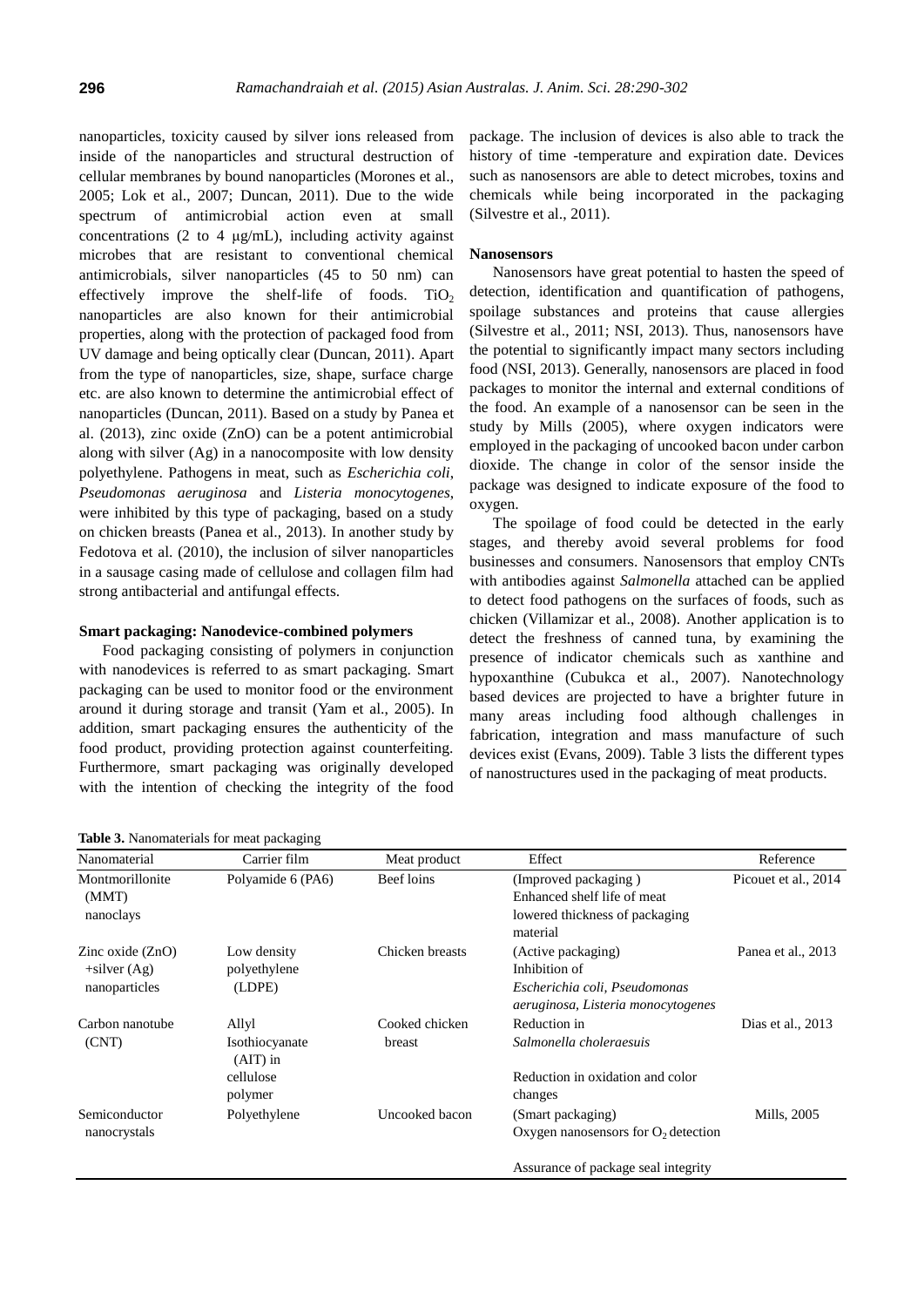### **Nanolaminates: Edible coatings**

Nanolaminate used to cover food consists of more than one layer, and the materials are in the nanoscale (Weiss et al., 2006). Layer by layer (LbL) deposition techniques could be used to cover food which has surface charges (Kotov, 2003). An advantage of the LbL technique is that the thickness of the coating can be regulated with precision (1 to 100 nm) (Weiss et al., 2006). Due to the extreme low thickness, it is better suited to be coated on food than as freely standing coatings (Kotov, 2003; Weiss et al., 2006). Along with serving as a barrier for gas or moisture, they can also carry antioxidants and antimicrobials. However, it is important to note that the properties of these edible coatings depended on the characteristics of the nanomaterials used in the layers (Weiss et al., 2006). Proteins, polysaccharides, and lipids are currently being used in the layers. Depending on the type of biopolymeric nanoparticles included in the coating, different functionality could be observed. Layers made of lipids act as barriers to moisture, but are not efficient to block gases and lack mechanical strength. On the other hand, protein and polysaccharide-based layers offer effective barriers against gases, but not moisture. Hence, nanolaminates can be used as natural edible barriers for the simultaneous extension of shelf-life and nutrition (Weiss et al., 2006).

#### **Nanotracers**

Since the production and use of engineered nanomaterials can lead to human exposure, hazards of the nanoparticles have to be controlled to reduce personal exposure. Nanotracers have the ability to monitor potential risks of exposure, thereby benefiting food safety and biosecurity (Diallo and Brinker, 2011). Nanotracers and nanomonitors can have diverse applications such as air quality monitoring, environmental monitoring and nanoparticle exposure assessment (Ultrafine and nanoparticle monitors, 2014). However, devices that monitor the release of nanomaterials in different environments such in places of nanomaterial production or reuse are limited (NSI, 2012). Nonetheless, a nanoparticle monitor such as Aerasense (Philips) is able to detect and quantify the concentration, surface area and size of nanoparticles in real-time. Exposure assessments on a personal level, monitoring of nanoparticle pollution at workplaces and tracing of particles sources can be achieved through the use of such devices (Marra et al., 2010). Therefore, nanotracers and nanomonitors can be applicable to assess the risks at every level of meat chains.

# **POTENTIAL RISKS IN PROCESSING**

Although there are many potential benefits, concerns

over the potential risks of using nanotechnology in the food industry have also been raised. Thus, to evaluate the safety of nanomaterials on cells, many tests have been undertaken, including oral toxicity, skin toxicity, and acute and chronic tests, as well as evaluation of the ability to cause mutagenesis and skin irritation (Cushen et al., 2012). It has been found that cytotoxicity, genotoxicity, oxidative stress, inflammation and other influences may be induced by the use of some nanomaterials in food applications (Cockburn et al., 2012). Metallic nanoparticles such as copper, zinc and titanium dioxides showed acute oral toxic effects in rodents at elevated dosage levels (Bouwmeester et al., 2009). The toxicity associated with biopolymeric nanoparticles such as PLGA was found to be minimal, but it lacked efficiency due to decreased loading capacity and increased burst release (Danhier et al., 2012). It is important to note that the differences in toxicity originating from free nanomaterials, biodegradable, or bound nanomaterials needs to be understood (Borm and Berube, 2008). Liposomes, which vary from micro to nanometers in size, are known to be biodegradable, and the association of toxicity with its use is uncommon (Underwood and Eps, 2012; Akbarzadeh et al., 2013). However, the cost of production, complicated preparation methodologies, and stability problems has impeded their utilization in foods (Underwood and Eps, 2012).

According to Cockburn et al. (2012), engineered nanomaterials may have different uptake kinetics compared to bulk materials. Especially, changes in interactions with the body can be expected when the nanomaterials have decreased solubility. On the other hand, features such as the size, charge, and shape of certain nanomaterials may also cause cytotoxicity. For example, a charged particulate nanomaterial can lead to poration of the lipid bilayers of cell membranes (Lovric et al., 2005). Inflammation may also be caused due to the accumulation of some particulate nanomaterials in immune cells. Nanomaterials may induce oxidative stress, also leading to inflammation. Increased levels of reactive oxygen species (ROS) can lead to the depletion of glutathione, an important antioxidant in cells. All of these mechanisms are often associated with toxicity. In addition, direct interaction between nanoparticles and genomic DNA can cause genotoxicity (Cockburn et al., 2012). Solid lipid nanoparticles and polymeric micelles have been reported to exhibit low levels of toxicity. While the use of nanoemulsions in food can be cost effective, some surfactants and solvents may have potential risks for human consumption (He et al., 2010; Underwood and Eps, 2012). Due to such diverse toxic effects among nanomaterials, a case by case assessment of risk would be beneficial (Bouwmeester et al., 2009; Cockburn et al., 2012).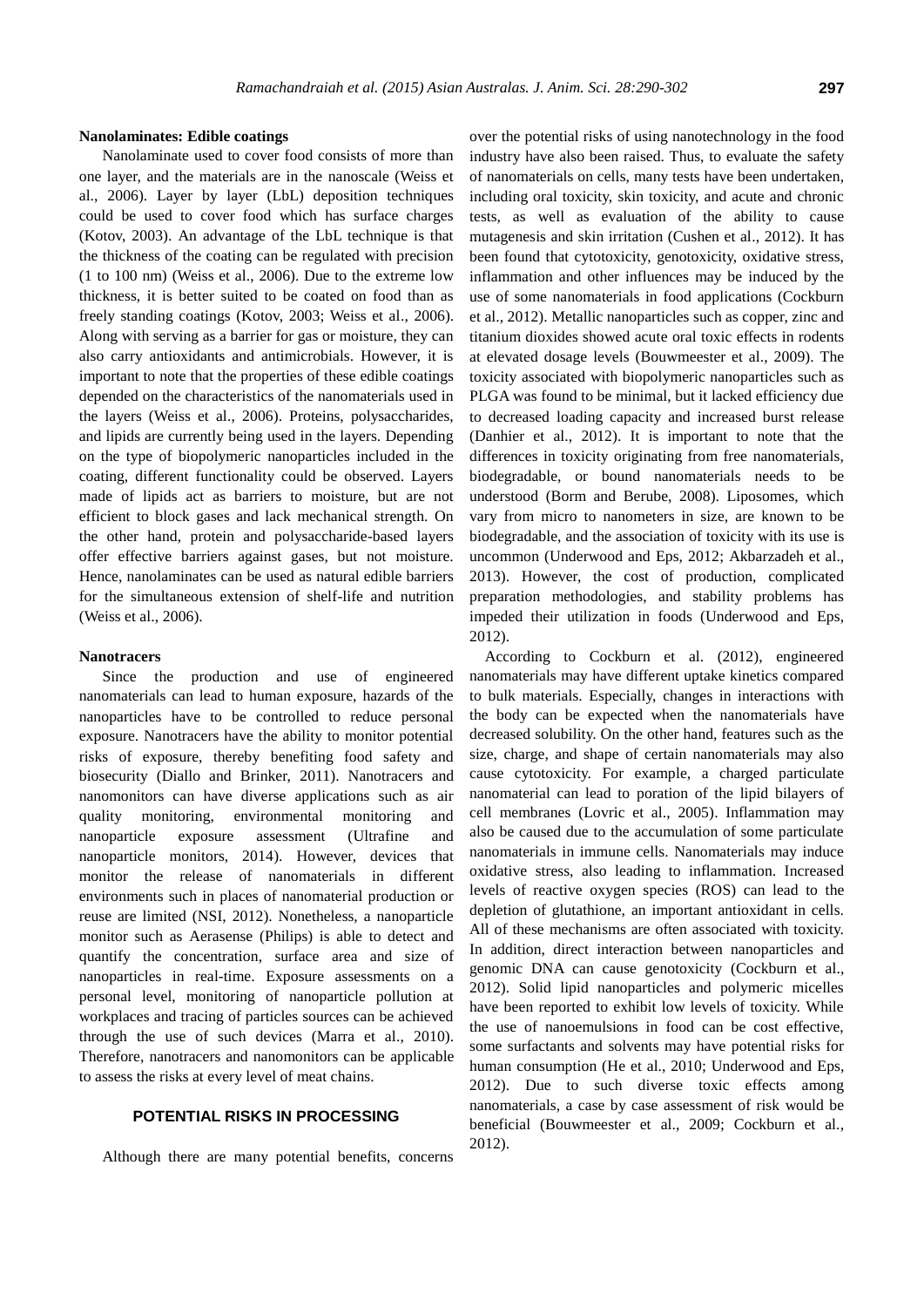### **POTENTIAL RISKS IN PACKAGING**

The area of food production wherein nanotechnology can have a great impact is in food packaging (Chaudhry and Castle, 2011). Studies have indicated that consumers are more willing to accept the presence of nanomaterials in packaging than in food (Siegrist et al., 2007). However, the nanomaterials in food packaging may potentially migrate to food, which in turn can be ingested or inhaled, or even be transferred through skin contact (Carlson et al., 2008). Studies on nanoparticles of titania, silver and CNTs have shown that these materials could enter blood circulation, and their insolubility may cause accumulation in organs (Gurr et al., 2005; Carrero-Sa´nchez et al., 2006; Kim et al., 2008; Rhim et al., 2013).

Based on a study by Avella et al. (2005), only a small amount of particle migration from nanocomposites to foods was seen during food packaging. This migration was within the limits prescribed by the European Commission (EC) for silica nanoparticles in clay nanocomposites. Similarly, studies on Ag and ZnO by Panea et al. (2013) also showed particle migration to be well below the limits set by the EC. On the other hand, a report shows that nanoparticles of ZnO may potentially lead to genotoxicity in epidermal cells at very less concentration (Sharma et al., 2009). Simon et al. (2008) reported that decreasing nanoparticle size and polymer viscosity resulted in an increase of the rate of migration in the system. In a study by Huang et al. (2011), the temperature at which the packaging was stored and the time were identified as two factors which influenced the amount of nanoparticle migration from the packaging. In addition, the use of some nanocomposites has raised concerns about environmental contamination, as they may not be bio-degradable. Eco-toxicity studies on such nanoparticles would significantly improve the acceptability of nanotechnology to consumers (Cushen et al., 2012). Even when some countries permit the release of compounds from packaging, the long term effects of some nanomaterials are not yet known (Cushen et al., 2012; Rhim et al., 2013). Hence, risk analysis encompasses risk assessment (scientific pursuit), management, communication and the interaction between these integral parts for ensuring the safety and security of public health (Bouwmeester and Marvin, 2010).

# **REGULATION OF NANOTECHNOLOGY IN FOOD**

The United States, Japan, Germany, and China are currently leading the development of food products which apply nanotechnology (Helmut Kaiser Consultancy, 2009). Countries such as China may provide better open markets due to their underdeveloped regulatory systems (Chaudhry

and Castle, 2011). In the United State, the challenges in regulation due to complexities in nanotechnology are further exacerbated by the lack of a single comprehensive regulatory framework (ensuring consumer safety) (Corley et al., 2009). The impediments in the analysis of risk originating from nanoproducts are limited information, insufficient models (reflecting real world) and uncertainties with respect to oversight by government agencies (Kuzma et al., 2008). The pace of risk assessment research is also making the regulation of nanomaterials a difficult undertaking. In addition, the safety assessment of food packaging has become essential to ensure safety, due to the potential migration of nanoparticles. Furthermore, with growing interest in nanotechnology, the development of nanoproducts has not kept up with the expectations of consumers about the safety of such products (Cushen et al., 2012). Nonetheless, the effectiveness of regulation in food depends on the comprehensiveness of definitions, and liabilities of products and applications that possess nanomaterials with novel and varied properties as well as the proper permitted levels pertaining to the nanomaterials (Chaudhry et al., 2010).

### **PUBLIC ACCEPTANCE**

Public acceptance is imperative for the commercial success of any product (Siegrist et al., 2007). As seen in the case of genetically modified foods, acceptance can be hindered by concerns over health and environment (Gaskell et al., 1999). Consumers are expected to purchase products which are low-priced and offer more benefits, but reluctance was also seen towards the use of nanotechnology in food (Spence and Townsend, 2006; Siegrist et al., 2008). Siegrist et al. (2007) used the willing to buy (WTB) model to explain the factors influencing the acceptability of nanotechnology in food. It was found that affect heuristics played an important role in the perception of benefits and risks of novel products. Thus, gaining social trust and improving the perception of naturalness of nanoproducts could positively affect the WTB of such products (Siegrist et al., 2007). According to Cushen et al. (2012) on the public acceptance of nanotechnology in the United States, consumers were found to have limited knowledge about this technology, but an optimistic perception. Studies in Europe were less positive (Gaskell et al., 2005), while results in Taiwan were more positive when the perception of benefits was higher (Chen et al., 2013). Therefore, improving the knowledge and social trust among consumers could improve the public perception regarding the use of nanotechnology in food (Siegrist et al., 2007). In order to improve the public acceptance of food nanotechnology, major efforts to ensure the safety of nanofoods need to be undertaken by governments, manufacturers and concerned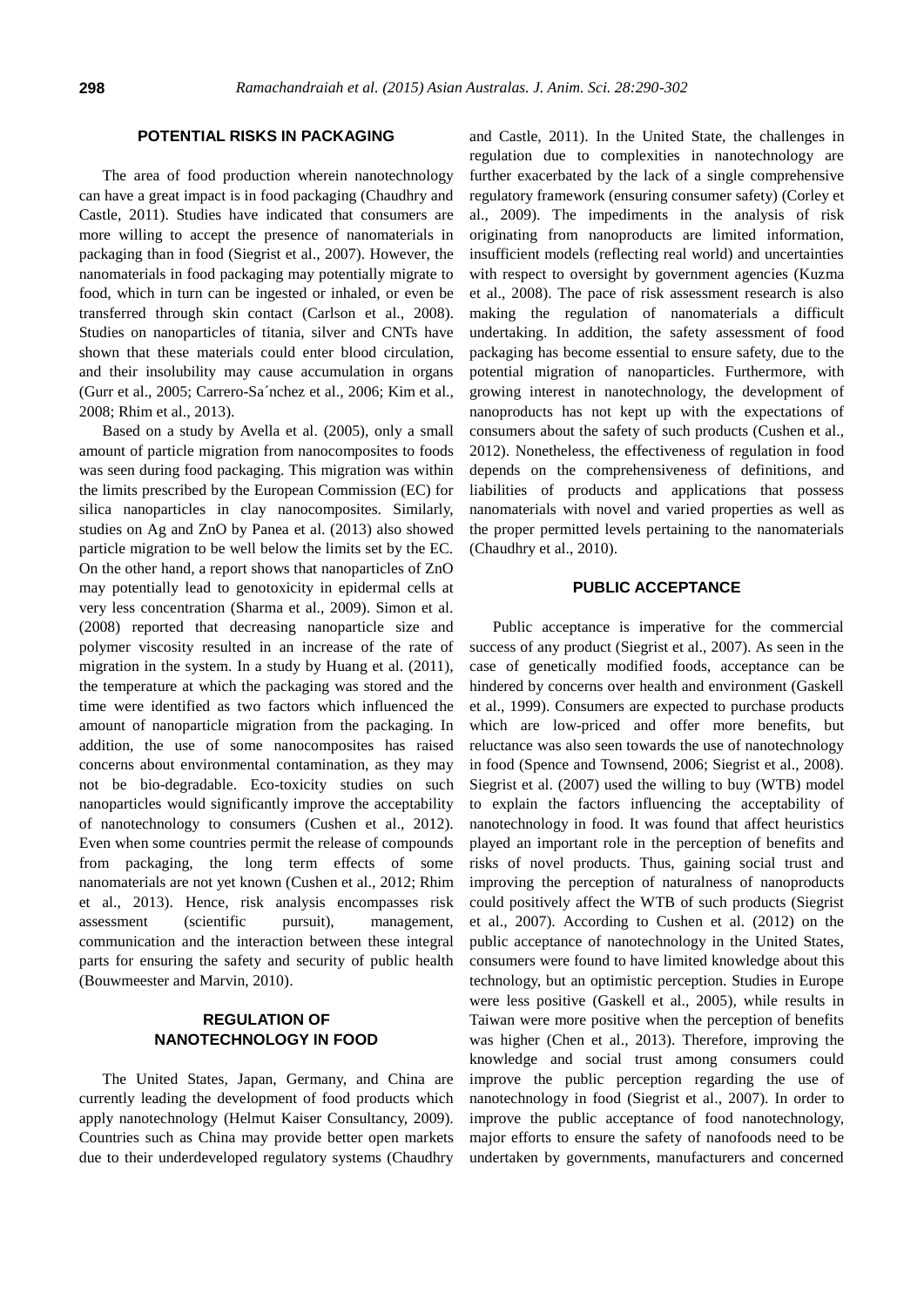authorities (Chen et al., 2013).

## **CONCLUSION**

Promising applications of nanotechnology may be in meat packaging, through systems which possess efficient barrier and antimicrobial properties as well as in meat processing through improvement of sensory characteristics, and nanoencapsulation of bioactive compounds. Other prospects include improvements in the nutrition and functional properties of meat products. However, the application of nanotechnology in meat remains a huge challenge. The application of nanoemulsions in meat products has faced problems such as oxidative instability and short-lived antimicrobial effects. The use of nanopowders is also hindered by the lack of efficient equipments for processing, along with the nature of the ingredients themselves. Other nanomaterials, depending on the type, have preparation methodologies which can be difficult, and lack scalability, performance efficiency and cost effectiveness. Potential health risks associated with the use of some nanomaterials is another major concern, but is dependent on the characteristics of the nanomaterials as well as the biokinetics of the human body in response to the materials. However, with increasing research activities, and development of associated technologies, instruments and methodologies, nanotechnology can significantly contribute to meat industries. Apart from filling the knowledge gaps in the production and safety of nanomaterials, improving public acceptance, economics and pragmatic regulation could be important for the successful future application of nanotechnology in meat products and packaging.

# **ACKNOWLEDGMENTS**

This work was carried out with the support of "Cooperative Research Program for Agriculture Science & Technology Development (Project No. PJ009848)" Rural Development Administration, Republic of Korea.

### **REFERENCES**

- Abdou, E. S., A. S. Osheba, and M. A. Sorour. 2012. Effect of chitosan and chitosan-nanoparticles as active coating on microbiological characteristics of fish fingers. Int. J. Appl. Sci. Technol. 2:158-169.
- Akbarzadeh, A., R. Rezaei-Sadabady, S. Davaran, S. W. Joo, N. Zarghami, Y. Hanifehpour, M. Samiei, M. Kouhi, and K. Nejati-Koshki. 2013. [Liposome: classification, preparation,](http://www.biomedcentral.com/content/pdf/1556-276X-8-102.pdf)  [and applications.](http://www.biomedcentral.com/content/pdf/1556-276X-8-102.pdf) Nanoscale Res. Lett. 8:102.
- Althues, H., J. Henle, and S. Kaskel. 2007. [Functional inorganic](http://pubs.rsc.org/en/content/articlelanding/2007/cs/b608177k#!divAbstract)  [nanofillers for transparent polymers.](http://pubs.rsc.org/en/content/articlelanding/2007/cs/b608177k#!divAbstract) Chem. Soc. Rev. 36: 1454-1465.
- Augustin, M. A. and P. Sanguansri. 2009. Nanostructured

materials in the food industry. Adv. Food. Nutr. Res. 58:183- 213.

- Avella, M., J. J. De Vlieger, M. E. Errico, S. Fischer, P. Vacca, and M. G. Volpe. 2005. [Biodegradable starch/clay nanocomposite](http://www.sciencedirect.com/science/article/pii/S0308814604007654)  [films for food packaging applications.](http://www.sciencedirect.com/science/article/pii/S0308814604007654) Food Chem. 93:467-474.
- Borm, P. J. A. and D. Berube. 2008. A tale of opportunities, uncertainties, and risks. Nano Today 3:56-59.
- Borm, P. J. A., D. Robbins, S. Haubold, T. Kuhlbusch, H. Fissan, K. Donaldson, R. Schins, V. Stone, W. Kreyling, J. Lademann, J. Krutmann, D. Warheit, and E. Oberdorster. 2006. [The](http://www.particleandfibretoxicology.com/content/3/1/11)  [potential risks of nanomaterials: A](http://www.particleandfibretoxicology.com/content/3/1/11) review carried out for [ECETOC.](http://www.particleandfibretoxicology.com/content/3/1/11) Part. Fibre Toxicol. 3:11.
- Bouwmeester, H., S. Dekkers, M. Y. Noordam, W. I. Hagens, A. S. Bulder, C. de Heer, T. S. E. Voorde, S. W. Wijnhoven, H. J. Marvin, and A. J. Sips. 2009. [Review of health safety aspects](http://www.sciencedirect.com/science/article/pii/S0273230008002468)  [of nanotechnologies in food production.](http://www.sciencedirect.com/science/article/pii/S0273230008002468) Regul. Toxicol. Pharmacol. 53:52-62.
- Bouwmeester, H. and H. J. P. Marvin. 2010. Potential risks of nanofood to consumers. In: Nanotechnologies in Food (Eds. Q. L. Chaudhry, L. Castle, and R. Watkins). Royal Society of Chemistry Publishers, Cambridge, UK. pp. 134-140.
- Brody, A. L., B. Bugusu, J. H. Han, C. K. Sand, and T. H. Mchugh. 2008. [Innovative food packaging solutions.](http://www.ift.org/~/media/Knowledge%20Center/Science%20Reports/Scientific%20Status%20Summaries/InnovFoodPkg_1008.pdf) J. Food Sci. 73: 107-116.
- Carlson, C., S. M. Hussain, A. M. Schrand, L. K. Braydich-Stolle, K. L. Hess, R. L. Jones, and J. J. Schlager. 2008. [Unique](http://pubs.acs.org/doi/abs/10.1021/jp712087m)  [cellular interaction of silver nanoparticles: size-dependent](http://pubs.acs.org/doi/abs/10.1021/jp712087m)  [generation of reactive oxygen species.](http://pubs.acs.org/doi/abs/10.1021/jp712087m) J. Phys. Chem. B. 112: 13608-13619.
- Carrero-Sánchez, J. C., A. L. Elías, R. Mancilla, G. Arrellín, H. Terrones, J. P. Laclette, and M. Terrones. 2006. [Biocompatibility and toxicological studies of carbon nanotubes](http://pubs.acs.org/doi/abs/10.1021/nl060548p)  [doped with nitrogen.](http://pubs.acs.org/doi/abs/10.1021/nl060548p) Nano Lett. 6:1609-1616.
- Chaudhry, Q., M. Scotter, J. Blackburn, B. Ross, A. Boxall, and L. Castle. 2008. [Applications](http://www.tandfonline.com/doi/abs/10.1080/02652030701744538#.VIUn0DGsWqE) and implications of nanotechnologies [for the food sector.](http://www.tandfonline.com/doi/abs/10.1080/02652030701744538#.VIUn0DGsWqE) Food Addit. Contam. 25: 241-258.
- Chaudhry, Q., R. Watkins, and L. Castle. 2010. Knowns, unknowns and unknown unknowns In: Nanotechnologies in Food (Eds. Q. L. Chaudhry, L. Castle, and R. Watkins). Royal Society of Chemistry Publishers, Cambridge, UK. pp. 212-214.
- Chaudhry, Q. and L. Castle. 2011. [Food applications of](http://www.sciencedirect.com/science/article/pii/S0924224411000021)  [nanotechnologies: An overview of opportunities and](http://www.sciencedirect.com/science/article/pii/S0924224411000021)  [challenges for developing countries.](http://www.sciencedirect.com/science/article/pii/S0924224411000021) Trends Food Sci. Technol. 22:595-603.
- Chen, L. and M. Subirade. 2005. [Chitosan/β-lactoglobulin core–](http://www.sciencedirect.com/science/article/pii/S0142961205002292) [shell nanoparticles as nutraceutical carriers.](http://www.sciencedirect.com/science/article/pii/S0142961205002292) Biomaterials 26:6041-6053.
- Chen, M. F., Y. P. Lin, and T. J. Cheng. 2013. [Public attitudes](http://www.sciencedirect.com/science/article/pii/S0166497212001423)  [toward nanotechnology applications in Taiwan.](http://www.sciencedirect.com/science/article/pii/S0166497212001423) Technovation 33:88-96.
- Cockburn, A., R. Bradford, N. Buck, A. Constable, G. Edwards, B. Haber, P. Hepburn, J. Howlett, F. Kampers, C. Klein, M. Radomski, H. Stamm, S. Wijnhoven, and T. Wildeman. 2012. [Approaches to the safety assessment of engineered](http://www.sciencedirect.com/science/article/pii/S0278691511006958)  [nanomaterials \(ENM\) in food.](http://www.sciencedirect.com/science/article/pii/S0278691511006958) Food Chem. Toxicol. 50:2224- 2242.
- Corley, E., D. A. Scheufele, and Q. Hu. 2009. Of risks and regulations: how leading U.S. nanoscientists form policy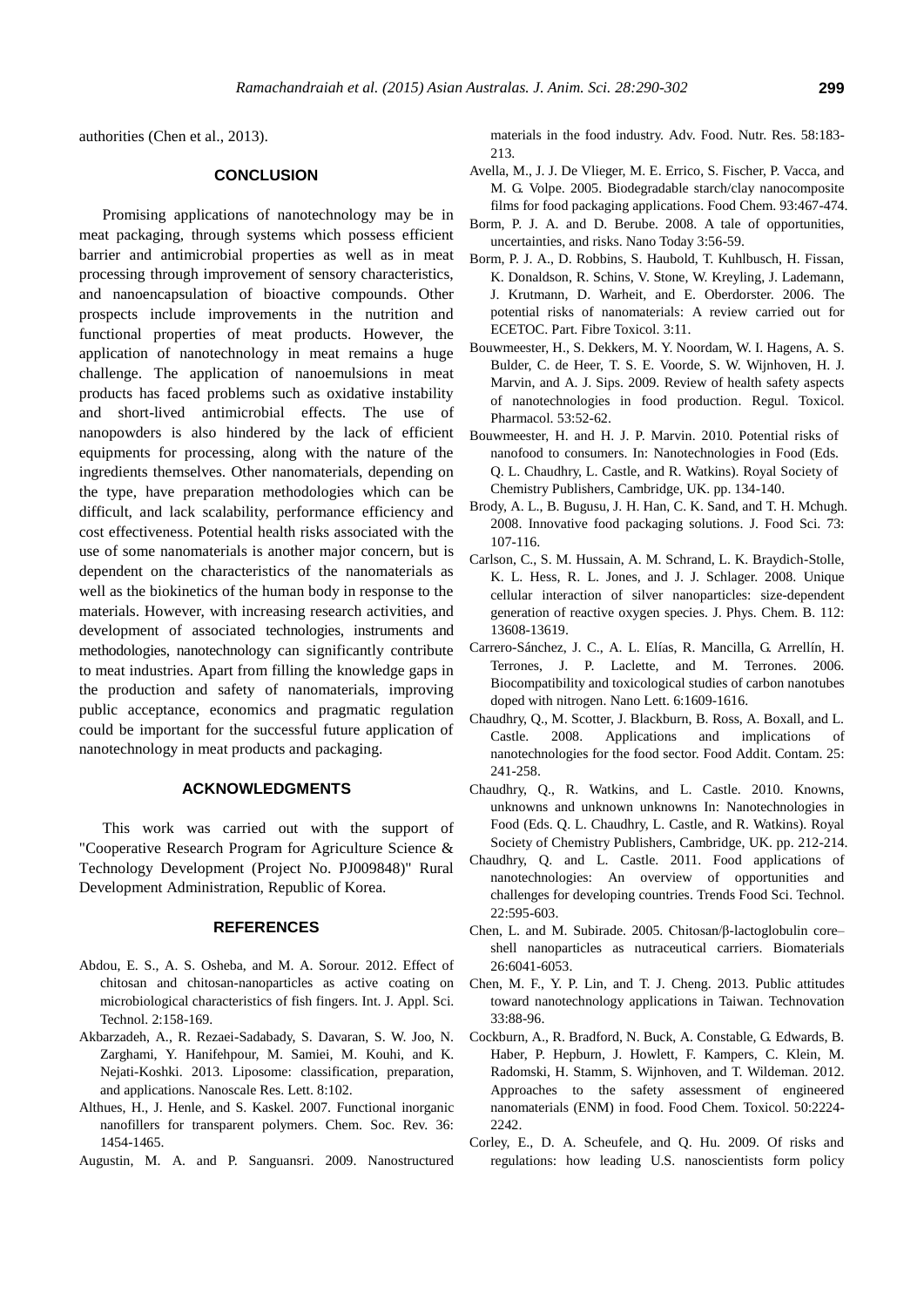stances about nanotechnology. J. Nanopart. Res. 11:1573-1585.

- Ç ubukçua, M., S. Timurb, and U. Anik. 2007. [Examination of](http://www.sciencedirect.com/science/article/pii/S0039914007005383)  [performance of glassy carbon paste electrode modified with](http://www.sciencedirect.com/science/article/pii/S0039914007005383)  [gold nanoparticle and xanthine oxidase for xanthine and](http://www.sciencedirect.com/science/article/pii/S0039914007005383)  [hypoxanthine detection.](http://www.sciencedirect.com/science/article/pii/S0039914007005383) Talanta 74:434-439.
- Cushen, M., J. Kerry, M. Morris, M. Cruz-Romero, and E. Cummins. 2012. [Nanotechnologies in the food industry –](http://www.sciencedirect.com/science/article/pii/S0924224411002378) [Recent developments, risks and regulation.](http://www.sciencedirect.com/science/article/pii/S0924224411002378) Trends Food Sci. Technol. 24:30-46.
- Danhier, F., E. Ansorena, J. M. Silva, R. Coco, A. L. Breton, and V. Préat. 2012. [PLGA-based nanoparticles: An overview of](http://www.sciencedirect.com/science/article/pii/S0168365912000752)  [biomedical applications.](http://www.sciencedirect.com/science/article/pii/S0168365912000752) J. Control. Release 161:505-522.
- de Azeredo, H. M. C. 2009. [Nanocomposites for food packaging](http://www.sciencedirect.com/science/article/pii/S096399690900091X)  [applications.](http://www.sciencedirect.com/science/article/pii/S096399690900091X) Food Res. Int. 42:1240-1253.
- Diallo, M. and C. J. Brinker. 2011. Nanotechnology for sustainability: Environment, water, food, minerals, and climate. In: Nanotechnology Research Directions for Societal Needs in 2020: Retrospective [and outlook](http://link.springer.com/book/10.1007/978-94-007-1168-6) (Eds. M. C. Roco, C. A. Mirkin, and M. C. Hersam). Springer, London, UK. pp. 229.
- Dias. M. V., N. F. Soares, S. V. Borges, M. M. de Sousa, C. A. Nunes, I. R. N. de Oliveira, and E. A. A. Medeiros. 2013[. Use](http://www.sciencedirect.com/science/article/pii/S0308814613007565)  [of allyl isothiocyanate and carbon nanotubes in an](http://www.sciencedirect.com/science/article/pii/S0308814613007565)  [antimicrobial film to package shredded, cooked chicken meat.](http://www.sciencedirect.com/science/article/pii/S0308814613007565)  Food Chem. 141:3160-3166.
- Duncan, T. V. 2011. [Applications of nanotechnology in food](http://www.sciencedirect.com/science/article/pii/S0021979711008642)  [packaging and food safety: Barrier materials, antimicrobials](http://www.sciencedirect.com/science/article/pii/S0021979711008642)  [and sensors.](http://www.sciencedirect.com/science/article/pii/S0021979711008642) J. Colloid Interface Sci. 363:1-24.
- EFSA. 2009. Scientific opinion of the scientific committee. The potential risks arising from nanoscience and nanotechnologies on food and feed safety. EFSA J. 958:1-39.
- Evans, H. M. 2009. Nanotechnology enabled sensing. Report of the national nanotechnology workshop, National Nanotechnolo-gical Initiative workshop. pp. 9, 27-34.
- Fedotova, A. V., A. G. Snezhko, O. A. Sdobnikova, L. G. Samoilova, T. A. Smurova, A. A. Revina, and E. B. Khailova. 2010. Packaging materials manufactured from natural polymers modified with silver nanoparticles. Int. Polym. Sci. Technol. 37:59-64.
- Fernandez, A., S. T. Giner, and J. M. Lagaron. 2009. [Novel route](http://www.sciencedirect.com/science/article/pii/S0268005X08002579)  [to stabilization of bioactive antioxidants by encapsulation in](http://www.sciencedirect.com/science/article/pii/S0268005X08002579)  [electrospun fibers of zein prolamine.](http://www.sciencedirect.com/science/article/pii/S0268005X08002579) Food Hydrocol. 23: 1427-1432.
- Flanagan, J. and H. Singh. 2006. [Microemulsions: A potential](http://www.tandfonline.com/doi/abs/10.1080/10408690590956710#.VHbJYzGsWqE)  [delivery system for bioactives in food.](http://www.tandfonline.com/doi/abs/10.1080/10408690590956710#.VHbJYzGsWqE) Crit. Rev. Food Sci. Nutr. 46:221-237.
- FSAI. 2008. [The relevance for food safety of applications of](../AppData/Local/Microsoft/Windows/Temporary%20Internet%20Files/Content.IE5/AppData/Local/Microsoft/Windows/Temporary%20Internet%20Files/Content.IE5/AppData/Local/Microsoft/Windows/Temporary%20Internet%20Files/Content.IE5/AppData/Local/Microsoft/Windows/Temporary%20Internet%20Files/Content.IE5/user/Downloads/Nanotechnology_report.pdf)  [nanotechnology in the food and feed industries.](../AppData/Local/Microsoft/Windows/Temporary%20Internet%20Files/Content.IE5/AppData/Local/Microsoft/Windows/Temporary%20Internet%20Files/Content.IE5/AppData/Local/Microsoft/Windows/Temporary%20Internet%20Files/Content.IE5/AppData/Local/Microsoft/Windows/Temporary%20Internet%20Files/Content.IE5/user/Downloads/Nanotechnology_report.pdf) Food Safety Authority of Ireland. Dublin, Ireland. pp. 11.
- Gaskell, G., M. W. Bauer, J. Durant, and N. C. Allum. 1999. [Worlds apart? The reception of genetically modified foods in](http://www.sciencemag.org/content/285/5426/384.short)  [Europe and the US.](http://www.sciencemag.org/content/285/5426/384.short) Science, 285:384-387.
- Gaskell, G., T. T. Eyck, J. Jackson, and G. Veltri. 2005. [Imagining](http://pus.sagepub.com/content/14/1/81.short)  [nanotechnology: cultural support for technological innovation](http://pus.sagepub.com/content/14/1/81.short)  [in Europe and the United States.](http://pus.sagepub.com/content/14/1/81.short) Public Underst. Sci. 14:81-90.
- Graveland-Bikker, J. F. and C. G. de Kruif. 2006. [Unique milk](http://www.sciencedirect.com/science/article/pii/S0924224405003547)  [protein based nanotubes: food and nanotechnology meet.](http://www.sciencedirect.com/science/article/pii/S0924224405003547)  Trends Food Sci. Technol. 17:196-203.
- Gruère, G. P. 2012. [Implications of nanotechnology growth in food](http://www.sciencedirect.com/science/article/pii/S0306919212000024)  [and agriculture in OECD countries.](http://www.sciencedirect.com/science/article/pii/S0306919212000024) Food Policy 37:191-198.
- Gupta, A. K. and M. Gupta. 2005. [Synthesis and surface](http://www.sciencedirect.com/science/article/pii/S0142961204009317)  [engineering of iron oxide nanoparticles for biomedical](http://www.sciencedirect.com/science/article/pii/S0142961204009317)  [applications.](http://www.sciencedirect.com/science/article/pii/S0142961204009317) Biomaterials 26:3995-4021.
- Gurr, J. R., A. S. Wang, C. H. Chen, and K. Y. Jan. 2005. [Ultrafine](http://www.sciencedirect.com/science/article/pii/S0300483X05002271)  [titanium dioxide particles in the absence of photoactivation can](http://www.sciencedirect.com/science/article/pii/S0300483X05002271)  [induce oxidative damage to human bronchial epithelial](http://www.sciencedirect.com/science/article/pii/S0300483X05002271) cells. Toxicology. 213:66–73.
- He, C. X., Z. G. He, and J. Q. Gao. 2010[. Microemulsions as drug](http://informahealthcare.com/doi/abs/10.1517/17425241003596337)  [delivery systems to improve the solubility and the](http://informahealthcare.com/doi/abs/10.1517/17425241003596337)  [bioavailability of poorly water-soluble drugs.](http://informahealthcare.com/doi/abs/10.1517/17425241003596337) Expert Opin. Drug Deliv. 7:445-460.
- Helmut Kaiser Consultancy. 2009. Study: nanotechnology in food and food processing industry worldwide 2003–2006–2010– 2015. HKC. http://www.hkc22.com/nanomarkets.html. Accessed February 6, 2014.
- HOL (House of Lords). 2010. Nanotechnologies and food, volume I: Report. House of Lords, Science and technology committee, 1st report of Session 2009-2010, HL Paper 22-I, the Stationery Office, London, USA. pp. 12, 51-52.
- Huang, Q., H. Yu, and Q. Ru. 2010. [Bioavailability and delivery of](http://onlinelibrary.wiley.com/doi/10.1111/j.1750-3841.2009.01457.x/full)  [nutraceuticals using nanotechnology.](http://onlinelibrary.wiley.com/doi/10.1111/j.1750-3841.2009.01457.x/full) J. Food Sci. 75:50-57.
- Huang, Y., S. Chen, X. Bing, C. Gao, T. Wang, and B. Yuan. 2011. [Nanosilver migrated into food-simulating solutions from](http://onlinelibrary.wiley.com/doi/10.1002/pts.938/abstract;jsessionid=E83002DA2C6300A49263C82B216720AA.f04t02?deniedAccessCustomisedMessage=&userIsAuthenticated=false)  [commercially available food fresh containers.](http://onlinelibrary.wiley.com/doi/10.1002/pts.938/abstract;jsessionid=E83002DA2C6300A49263C82B216720AA.f04t02?deniedAccessCustomisedMessage=&userIsAuthenticated=false) Packaging Technol. Sci. 24:291-297.
- IFIC (International Food Information Council). 2006. Functional foods. http://ific.org/nutrition/functional/indcx.cfm. Accessed March 14, 2014.
- Joe, M. M., P. S. Chauhan, K. Bradeeba, C. Shagol, P. K. Sivakumaar, and T. Sa. 2012. [Influence of sunflower oil based](http://www.sciencedirect.com/science/article/pii/S0956713511003537)  [nanoemulsion \(AUSN-4\) on the shelf life and quality of Indo-](http://www.sciencedirect.com/science/article/pii/S0956713511003537)Pacific king mackerel (*[Scomberomorus guttatus](http://www.sciencedirect.com/science/article/pii/S0956713511003537)*) steaks stored at [20°C.](http://www.sciencedirect.com/science/article/pii/S0956713511003537) Food Control 23:564-570.
- Kotov, N. A. 2003. Layer-by-layer assembly of nanoparticles and nanocolloids: intermolecular interactions, structure and materials perspective. In: Multilayer Thin Films: Sequential Assembly of Nanocomposite Materials (Eds. G. Decher and J. B. Schlenoff). Wiley-VCH, Weinheim, Germany. pp. 207-243.
- Kim, J. S., E. Kuk, K. N. Yu, J. H. Kim, S. J. Park, H. J. Lee, S. H. Kim, Y. K. Park, Y. H. Park, C. Y. Hwang, Y. K. Kim, Y. S. Lee, D. H. Jeong, and M. H. Cho. 2007. [Antimicrobial effects of](http://www.sciencedirect.com/science/article/pii/S1549963406003467)  [silver nanoparticles.](http://www.sciencedirect.com/science/article/pii/S1549963406003467) Nanomed. Nanotechnol. Biol. Med. 3: 95- 101.
- Kim, Y. S., J. S. Kim, H. S. Cho, D. S. Rha, J. M. Kim, J. D. Park, B. S Choi, R. Lim, H. K. Chang, Y. H. Chung, I. H. Kwon, J. Jeong, B. S. Han, and I. J. Yu. 2008. [Twenty eight-day oral](http://informahealthcare.com/doi/abs/10.1080/08958370701874663)  [toxicity, genotoxicity, and gender-related tissue distribution of](http://informahealthcare.com/doi/abs/10.1080/08958370701874663)  [silver nanoparticles in](http://informahealthcare.com/doi/abs/10.1080/08958370701874663) Sprague-Dawley rats. Inhal. Toxicol. 20:575-583.
- Kuzma, J., J. Romanchek, and A. Kokotovich. 2008. [Upstream](http://onlinelibrary.wiley.com/doi/10.1111/j.1539-6924.2008.01071.x/abstract?deniedAccessCustomisedMessage=&userIsAuthenticated=false)  [oversight assessment for agrifood nanotechnology: A](http://onlinelibrary.wiley.com/doi/10.1111/j.1539-6924.2008.01071.x/abstract?deniedAccessCustomisedMessage=&userIsAuthenticated=false) case [studies approach.](http://onlinelibrary.wiley.com/doi/10.1111/j.1539-6924.2008.01071.x/abstract?deniedAccessCustomisedMessage=&userIsAuthenticated=false) Risk Anal. 28:1081-1098.
- Lee, K. T. 2010. [Quality and safety aspects of meat products as](http://www.sciencedirect.com/science/article/pii/S0309174010001671)  [affected by various physical manipulations of packaging](http://www.sciencedirect.com/science/article/pii/S0309174010001671)  [materials.](http://www.sciencedirect.com/science/article/pii/S0309174010001671) Meat Sci. 86:138-150.
- Linton, J. D. and S. T. Walsh. 2008. A theory of innovation for process-based innovations such as nanotechnology. Technol. Forecast. Soc. Change 75:583-594.
- Lok, C. N., C. M. Ho, R. Chen, Q. Y. He, W. Y. Yu, H. Sun, P. K.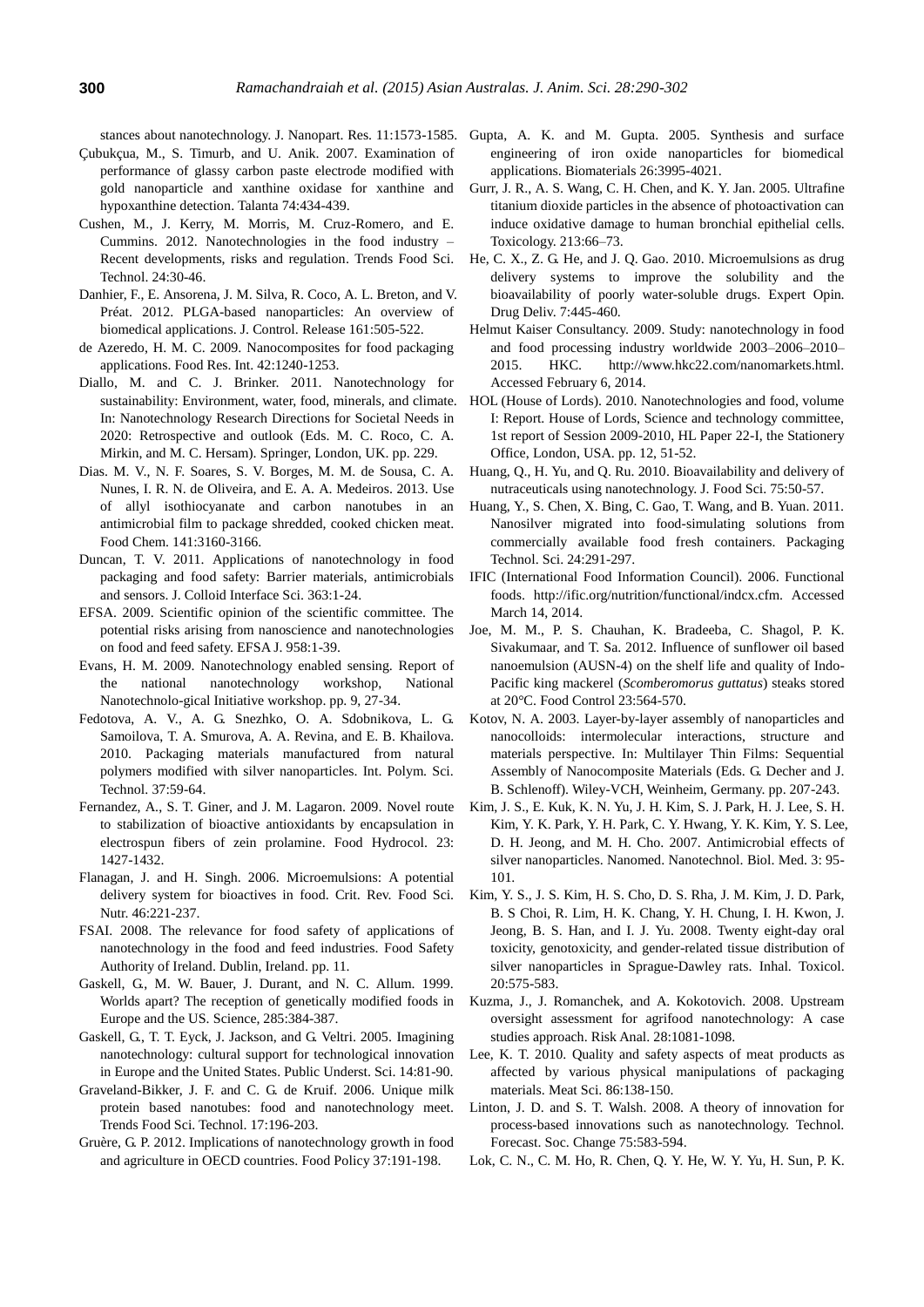Tam, J. F. Chiu, and C. M. Che. 2007. [Silver nanoparticles:](http://link.springer.com/article/10.1007/s00775-007-0208-z)  [partial oxidation and antibacterial activities.](http://link.springer.com/article/10.1007/s00775-007-0208-z) J. Biol. Inorg. Chem. 12:527-534.

- Lövenstam, G., H. Rauscher, G. Roebben, B. Sokull Klüttgen, N. Gibson, J. P. Putaud, and H. Stamm. 2010. Considerations on a Definition of Nanomaterial for Regulatory Purposes. Joint Research Center of the European Commission (JRC) Reference Reports. Publication Office of the European Union, Luxembourg. pp. 17-18.
- Lovric, J., H. S. Bazzi, Y. Cuie, G. R. A. Fortin, F. M. Winnik, and D. Maysinger. 2005[. Differences in subcellular distribution and](http://link.springer.com/article/10.1007/s00109-004-0629-x)  [toxicity of green and red emitting CdTe quantum dots.](http://link.springer.com/article/10.1007/s00109-004-0629-x) J. Mol. Med. 83:377-385.
- Marra, J., M. Voetz, and H. J. Kiesling. 2010. [Monitor for](http://link.springer.com/article/10.1007/s11051-009-9695-x)  [detecting and assessing exposure to airborne nanoparticles.](http://link.springer.com/article/10.1007/s11051-009-9695-x) J. Nanopart. Res. 12:21-37.
- McClements, D. J. and J. Rao. 2011. [Food-grade nanoemulsions:](http://www.tandfonline.com/doi/abs/10.1080/10408398.2011.559558#.VHbNVjGsWqE)  [formulation, fabrication, properties, performance, biological](http://www.tandfonline.com/doi/abs/10.1080/10408398.2011.559558#.VHbNVjGsWqE)  [fate, and potential toxicity.](http://www.tandfonline.com/doi/abs/10.1080/10408398.2011.559558#.VHbNVjGsWqE) Crit. Rev. Food Sci. Nutr. 51:285- 330.
- Mills, A. 2005. [Oxygen indicator and intelligent inks for](http://pubs.rsc.org/en/content/articlelanding/2005/cs/b503997p#!divAbstract)  [packaging food.](http://pubs.rsc.org/en/content/articlelanding/2005/cs/b503997p#!divAbstract) Chem. Soc. Rev. 34: 1003-1011.
- Möller, M., U. Eberle, A. Hermann, K. Moch, and B. Stratmann. 2009. Nanotechnology in the food sector. Zürich: TA-SWISS. pp. 47.
- Moraru, C. I., C. P. Panchapakesan, Q. Huang, P. Takhistov, S. Liu, and J. L. Kokini. 2003. [Nanotechnology: A](http://vivo.cornell.edu/display/AI-24276031489) new frontier in [food science.](http://vivo.cornell.edu/display/AI-24276031489) Food Technol. 57:24-29.
- Moraru, C. I., Q. Huang, P. Takhistov, H. Dogan, and J. L. Kokini. 2009. Food nanotechnology: current developments and future prospects. Global. Issues. Food Sci. Technol. 21:369-399.
- Morones, J. R., J. L. Elechiguerra, A. Camacho, K. Holt, J. B. Kouri, J. T. Ramírez, and M. J. Yacaman. 2005. [The](http://www.ncbi.nlm.nih.gov/pubmed/20818017)  [bactericidal effect of silver nanoparticles.](http://www.ncbi.nlm.nih.gov/pubmed/20818017) Nanotechnology 16: 2346-2353.
- Neo, Y. P., S. Ray, J. Jin, M. Gizdavic-Nikolaidis, M. K. Nieuwoudt, D. Liu, and S. Y. Quek. 2013. [Encapsulation of](http://www.sciencedirect.com/science/article/pii/S0308814612014082)  [food grade antioxidant in natural biopolymer by](http://www.sciencedirect.com/science/article/pii/S0308814612014082)  [electrospinning technique: A physicochemical study based on](http://www.sciencedirect.com/science/article/pii/S0308814612014082)  [zein–gallic acid system.](http://www.sciencedirect.com/science/article/pii/S0308814612014082) Food Chem. 136:1013-1021.
- NSI. 2012. NSI white paper: Nanotechnology for sensors and sensors for Nanotechnology: Improving and protecting health, safety, and the environment, Nanotechnology Signature Initiative. NSI white paper 1-11.
- NSI. 2013. Nanotechnology for sensors and sensors for Nanotechnology: Improving and protecting health, safety, and the environment. Nanotechnology Signature Initiative. http://www.nano.gov/node/849. Accessed March 17, 2014.
- O'Brien, N. and E. Cummins. 2010. [Ranking initial environmental](http://www.tandfonline.com/doi/abs/10.1080/10934521003772410#.VIUsfjGsWqE])  [and human health risk resulting from environmentally relevant](http://www.tandfonline.com/doi/abs/10.1080/10934521003772410#.VIUsfjGsWqE])  [nanomaterials.](http://www.tandfonline.com/doi/abs/10.1080/10934521003772410#.VIUsfjGsWqE]) J. Environ. Sci. Health., Part A. 45: 992-1007.
- Okutan, N., P. Terzi, and F. Altay. 2014. [Affecting parameters on](http://www.sciencedirect.com/science/article/pii/S0268005X13004062)  [electrospinning process and characterization of electrospun](http://www.sciencedirect.com/science/article/pii/S0268005X13004062)  [gelatin nanofibers.](http://www.sciencedirect.com/science/article/pii/S0268005X13004062) Food Hydrocoll. 39:19-26.
- Olmedilla-Alonsoa, B., F. Jiménez-Colmeneroa, and F. J. Sánchez-Muniz. 2013. [Development and assessment of healthy](http://www.sciencedirect.com/science/article/pii/S0309174013001083)  [properties of meat and meat products](http://www.sciencedirect.com/science/article/pii/S0309174013001083) designed as functional [foods.](http://www.sciencedirect.com/science/article/pii/S0309174013001083) Meat Sci. 95:919-930.
- Ozimek, L., E. Pospiech, and S. Narine. 2010. [Nanotechnology is](http://www.food.actapol.net/pub/1_4_2010.pdf)

[food and meat processing.](http://www.food.actapol.net/pub/1_4_2010.pdf) Acta Sci. Pol. Technol. Aliment. 9: 401-412.

- Panea, B., G. Ripoll, J. González, A. Fernández-Cuello, and P. Albertí. 2013. [Effect of nanocomposite packaging containing](http://www.sciencedirect.com/science/article/pii/S0260877413004998)  [different proportions of ZnO and Ag on chicken breast meat](http://www.sciencedirect.com/science/article/pii/S0260877413004998)  [quality.](http://www.sciencedirect.com/science/article/pii/S0260877413004998) J. Food Eng. 123:104-112.
- Picouet, P. A., A. Fernandez, C. E. Realini, and E. Lloret. 2014. [Influence of PA6 nanocomposite films on the stability of](http://www.sciencedirect.com/science/article/pii/S0309174013003471)  [vacuum-aged beef loins during storage in modified](http://www.sciencedirect.com/science/article/pii/S0309174013003471)  [atmospheres.](http://www.sciencedirect.com/science/article/pii/S0309174013003471) Meat Sci. 96:574-580.
- Ravichandran, M., N.S. Hettiarachchy, V. Ganesh, S.C. Ricke and S. Surendra. 2011. Enhancement of antimicrobial activities of naturally occurring phenolic compounds by nanoscale delivery against *Listeria monocytogenes*, *Escherichia coli* O157:H7 and *Salmonella Typhimurium* in broth and chicken meat system. J. Food Safety. 31:462-471.
- Rhim, J. W., H. M. Park, and C. S. Ha. 2013. [Bio-nanocomposites](http://www.sciencedirect.com/science/article/pii/S007967001300049X)  [for food packaging applications.](http://www.sciencedirect.com/science/article/pii/S007967001300049X) Prog. Polym. Sci. 38:1629- 1652.
- Salminen, H., K. Herrmann, and J. Weiss. 2013. [Oil-in-water](http://www.sciencedirect.com/science/article/pii/S0309174012003968)  [emulsions as a delivery system for n-3 fatty acids in meat](http://www.sciencedirect.com/science/article/pii/S0309174012003968)  [products.](http://www.sciencedirect.com/science/article/pii/S0309174012003968) Meat Sci. 93:659-667.
- Semo, E., E. Kesselman, D. Danino, and Y. D. Livney. 2007. Casein micelle as a natural nano-capsular vehicle for nutraceuticals. Food Hydrocoll. 21:936-942.
- Sharma, V., R. K. Shukla, N. Saxena, D. Parmar, M. Das, and A. Dhawan. 2009. [DNA damaging potential of zinc oxide](http://www.sciencedirect.com/science/article/pii/S037842740900023X)  [nanoparticles in human epidermal cells.](http://www.sciencedirect.com/science/article/pii/S037842740900023X) Toxicol. Lett. 185:211-218.
- Shibata, T. 2002. Method for producing green tea in microfine powder. United States Patent US6416803B1.
- Shimoni, E. 2009. Nanotechnology for foods: delivery systems. In: IUFoST World Congress Book: Global Issues in Food Sci. Technol. pp. 411-424.
- Siegrist, M., M. E. Cousin, H. Kastenholz, and A. Wiek. 2007. Public acceptance of nanotechnology foods and food packaging: The influence of affect and trust. Appetite 49:459- 466.
- Siegrist, M., N. Stampfli, H. Kastenholz, and C. Keller. 2008. Perceived risks and [perceived benefits of different](http://www.sciencedirect.com/science/article/pii/S0195666308000998)  [nanotechnology foods and nanotechnology food packaging.](http://www.sciencedirect.com/science/article/pii/S0195666308000998) Appetite 51:283-290.
- Silvestre, C., D. Duraccio, and S. Cimmino. 2011[. Food packaging](http://www.sciencedirect.com/science/article/pii/S0079670011000311)  [based on polymer nanomaterials.](http://www.sciencedirect.com/science/article/pii/S0079670011000311) Prog. Polym. Sci. 36:1766- 1782.
- Simon, P., Q. Chaudhry, and D. Bakos. 2008. Migration of engineered nanoparticles from polymer packaging to food – a physicochemical view. J. Food Nutr. Res. 47:105-113.
- Sozer, N. and J. L. Kokini. 2009. [Nanotechnology and its](http://www.sciencedirect.com/science/article/pii/S0167779908002916)  [applications in the food sector.](http://www.sciencedirect.com/science/article/pii/S0167779908002916) Trends Biotechnol. 27:82-89.
- Spence, A. and E. Townsend. 2006[. Examining consumer behavior](http://onlinelibrary.wiley.com/doi/10.1111/j.1539-6924.2006.00777.x/abstract?deniedAccessCustomisedMessage=&userIsAuthenticated=false)  [toward genetically modified \(GM\) food in Britain.](http://onlinelibrary.wiley.com/doi/10.1111/j.1539-6924.2006.00777.x/abstract?deniedAccessCustomisedMessage=&userIsAuthenticated=false) Risk Anal. 26:657-670.
- Tan, C. P. and M. Nakajima. 2005. [Beta Carotene nanodispersions:](http://www.sciencedirect.com/science/article/pii/S0308814604006727)  [Preparation, characterization and stability evaluation.](http://www.sciencedirect.com/science/article/pii/S0308814604006727) Food Chem. 92:661-671.
- Troy, D. J. and J. P. Kerry. 2010. [Consumer perception and the role](http://www.sciencedirect.com/science/article/pii/S0309174010001865)  [of science in the meat industry](http://www.sciencedirect.com/science/article/pii/S0309174010001865)*.* Meat Sci. 86:214-226.
- Ultrafine and nanoparticle monitors. 2014. Philips Co. Inc.